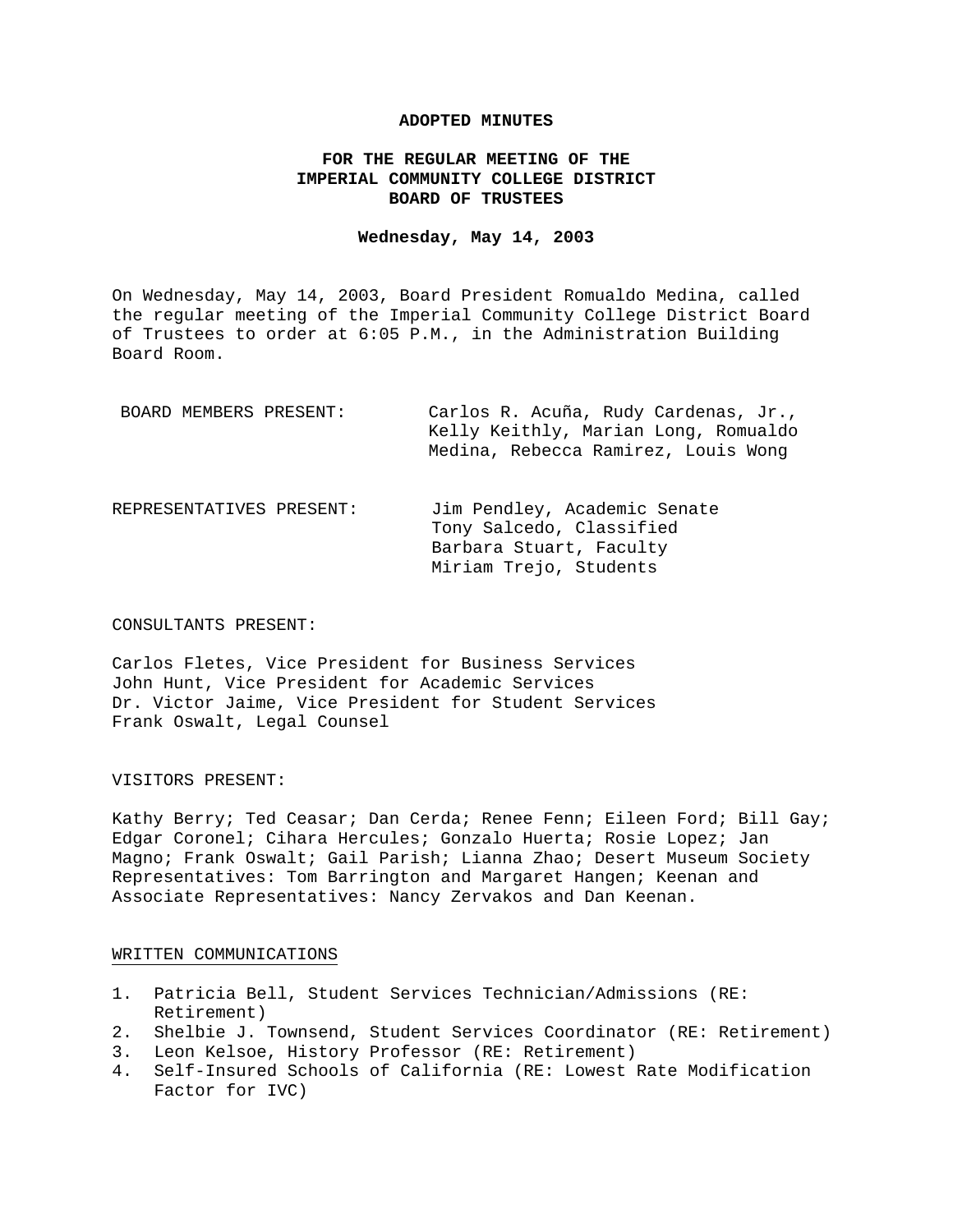## PUBLIC HEARING

A public hearing was held on the Imperial Community College District 2003-2004 negotiations proposal presented to IVC CCA/CTA on April 9, 2003. No comments were made.

## PUBLIC COMMENTS

- 1. Tom Barrington, representative of the Desert Museum Society, stated that the Society will contract through the College to keep Museum staff employed for at least one year. They are exploring alternate funding sources.
- 2. Barbara Stuart, CTA President, stated that CTA supports and urges the Board to approve the proposed retirement incentive resolution.

### EMPLOYEE OF MONTH FOR MAY 2003

Customer Service Committee Representative Jan Magno presented the Employee of the Month Recognition for May 2003 to Lianna Zhao, Professor of Science. Her nominator stated:

"I believe that Dr. Zhao enhances the lives of many others. Many students have commented to me about Dr. Zhao being an excellent teacher. They report that she is very knowledgeable and knows how to teach students in ways they understand. She specifically worked with me regarding a disabled student and made several suggestions regarding appropriate accommodations. She kept his learning situation in mind as well as ways to help build his confidence in the learning environment. Dr. Zhao's work does not stop at the end of the workday. She is also a dedicated citizen. She is a member of the Tzu-Chi Foundation which raises funds and provides scholarships to students in the community. In fact, the Foundation has fifteen \$1,000.00 scholarships available. She was also involved in the organization of the First Annual Multicultural Fair, which was held in Calexico this past February. Dr. Zhao donates her time, money, and expertise to work with the medical and missionary group Doctors Without Borders. She helps deliver goods and medical assistance in the Valley and Mexicali every two months."

Dr. Zhao was congratulated by all for her well-deserved recognition.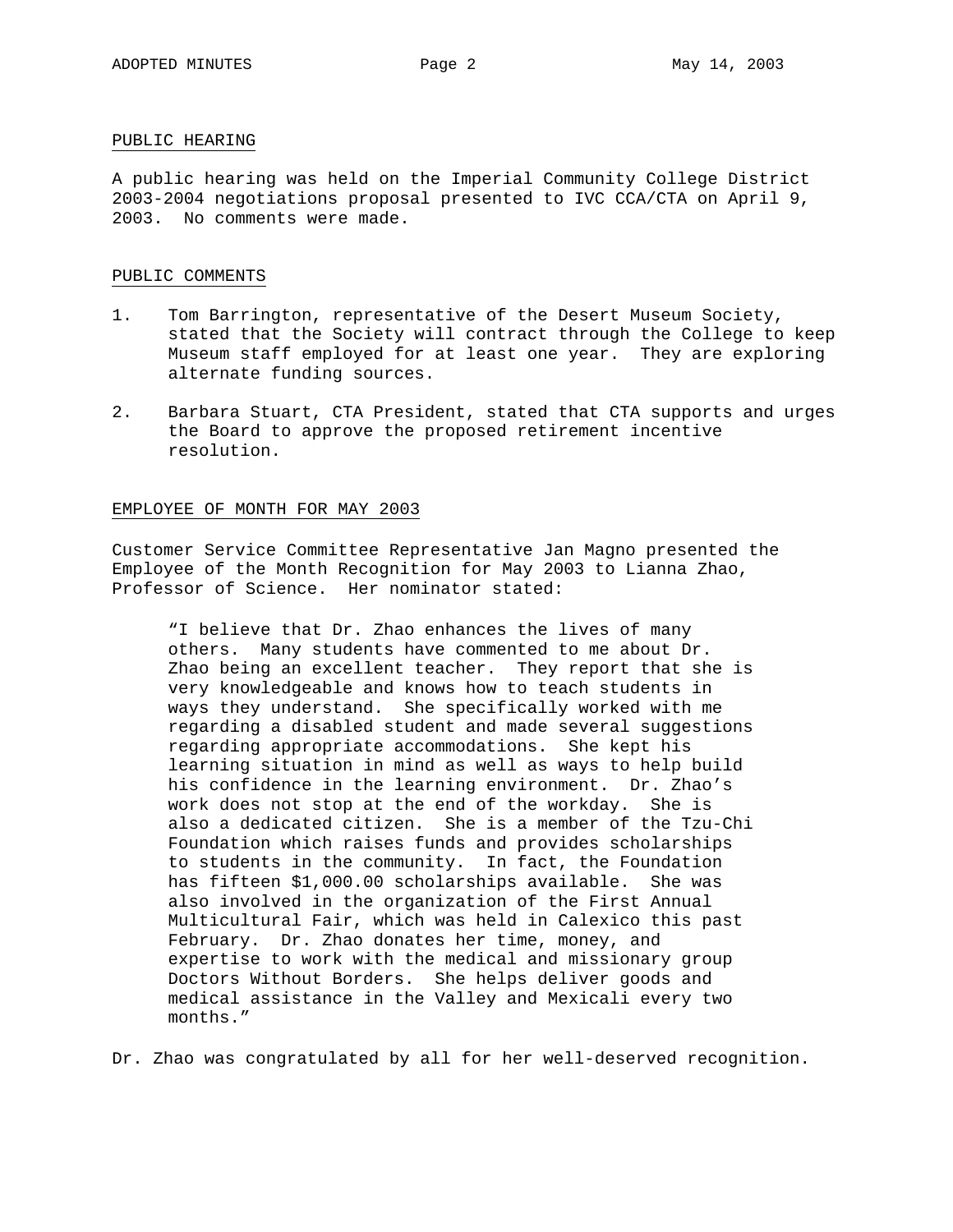## CCLC CONFERENCE/SDICCCA ALLIANCE MEETING

Trustee Marian Long attended the CCLC Annual Conference and the Inland Valleys Trustees Group, on May 2 and 3, and SDICCCA Alliance meeting on May 5. The following issues were discussed:

- The groups voiced opposition to SB-6 (bills to address a Master Plan for Education), which would lessen local control, shifts the present well-defined balance of governance authorities to one weighted towards the Board of Governors, and allows the BOG to impose costly state mandates.
- The Inland Valley's Trustees group and the Under-funded Caucus discussed strategies to equalize funding. In the Under-Funded Caucus meeting 22 community college districts participated. The goal is to get the same funding for every student educated.
- The SDICCCA Alliance group decided to hire a lobbyist to work for our interests. Each of the six districts will be accessed a fee of \$5,000.

Once again the Trustees thanked Marion for representing the Board and the District at these very important meetings.

## ASSOCIATED STUDENT GOVERNMENT UPDATE

Past ASG President, Cihara Hercules, thanked the Board for allowing her to represent the Associated Students on the Board during the past year. Newly elected ASG President, Miriam Trejo, updated the Board on the following activities:

- Presidential elections were held on April 14 and 15, and there was a 16 vote difference in the final outcome.
- On April 16, the ASG will host an Easter Egg Hunt for the Preschool children.
- On April 30, more than 100 students enjoyed the Battle of the Bands.
- A Basketball Tournament was held on April 30, which was followed by awarding of trophies and a luncheon.
- For Cinco de Mayo (May 5) celebration the ASG hosted Consulado Mariachi Misteco.
- On May 16, a Student Recognition Banquet was held at the Barbara Worth Golf Resort.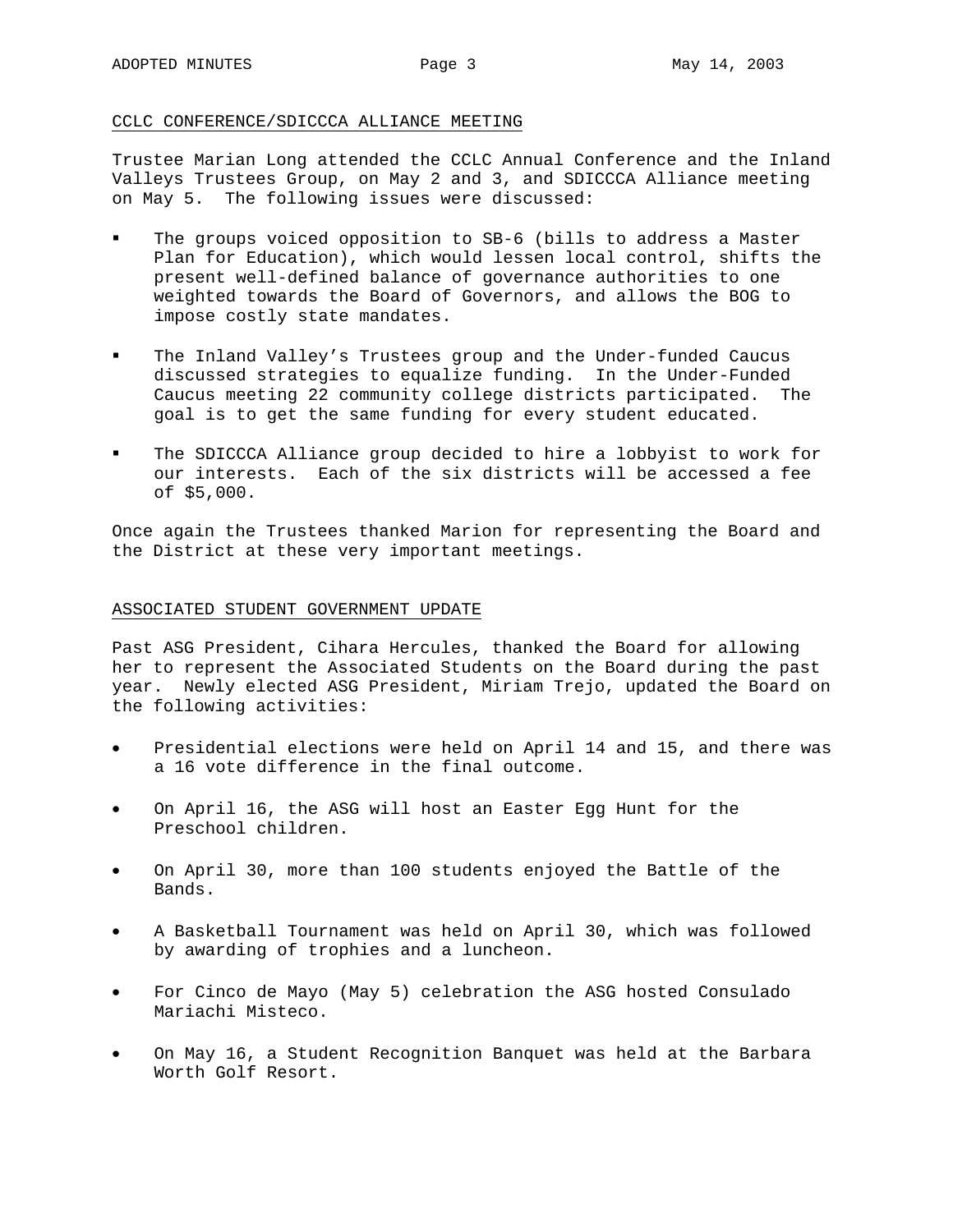The Life's a Beach annual event was held on May 21, which was another great success.

## ACADEMIC SENATE UPDATE

Academic Senate President, Jim Pendley, reported the following:

- The Senate has reviewed the proposal for retirement incentives for faculty, with a favorable response. The Senate continues to be concerned about the direction of instruction.
- The review of Board Policies is progressing very nicely.
- This year's Rafael Santos Excellence in Teaching Award is presented to Brian McNeece of the English Division.
- The end of the year faculty social event will be taking on May 30.
- The Math Festival, which took place on April 10, was a successful event and involved 11 schools, including San Pasqual.

## PRESIDENT'S UPDATE

Dr. Paul Pai reported the following:

- The new CEO has attempted to introduce himself to the community by visiting the local high school districts board meetings. City councils and other public boards will follow.
- Dr. Pai attended his first San Diego/Imperial Counties Community Colleges Association (SDICCCA) and Alliance meetings on Monday, May 5. SDSU representatives reported that so far there are 3,700 transfer students and the final figure will reach 7,045. The SDICCCA Alliance group made the decision to hire a lobbyist to work for equalization among community colleges.
- Two grant proposals that were submitted have received positive results: (1) the Economic and Workforce Development Program Grant titled "Soft Skills for Industry" was ranked third out of fortyfour proposals and will be awarded \$375,000 for fiscal year 2003- 2004 in the amount of \$348,000; (2) the "CAL-MEX-NET" grant proposal received continued funding for another two years.
- Congratulations are extended to Matt Smith and the Men's Baseball Team. On April 29, Matt Smith was chosen as the Pacific Coast Conference Men's Athlete of the Week.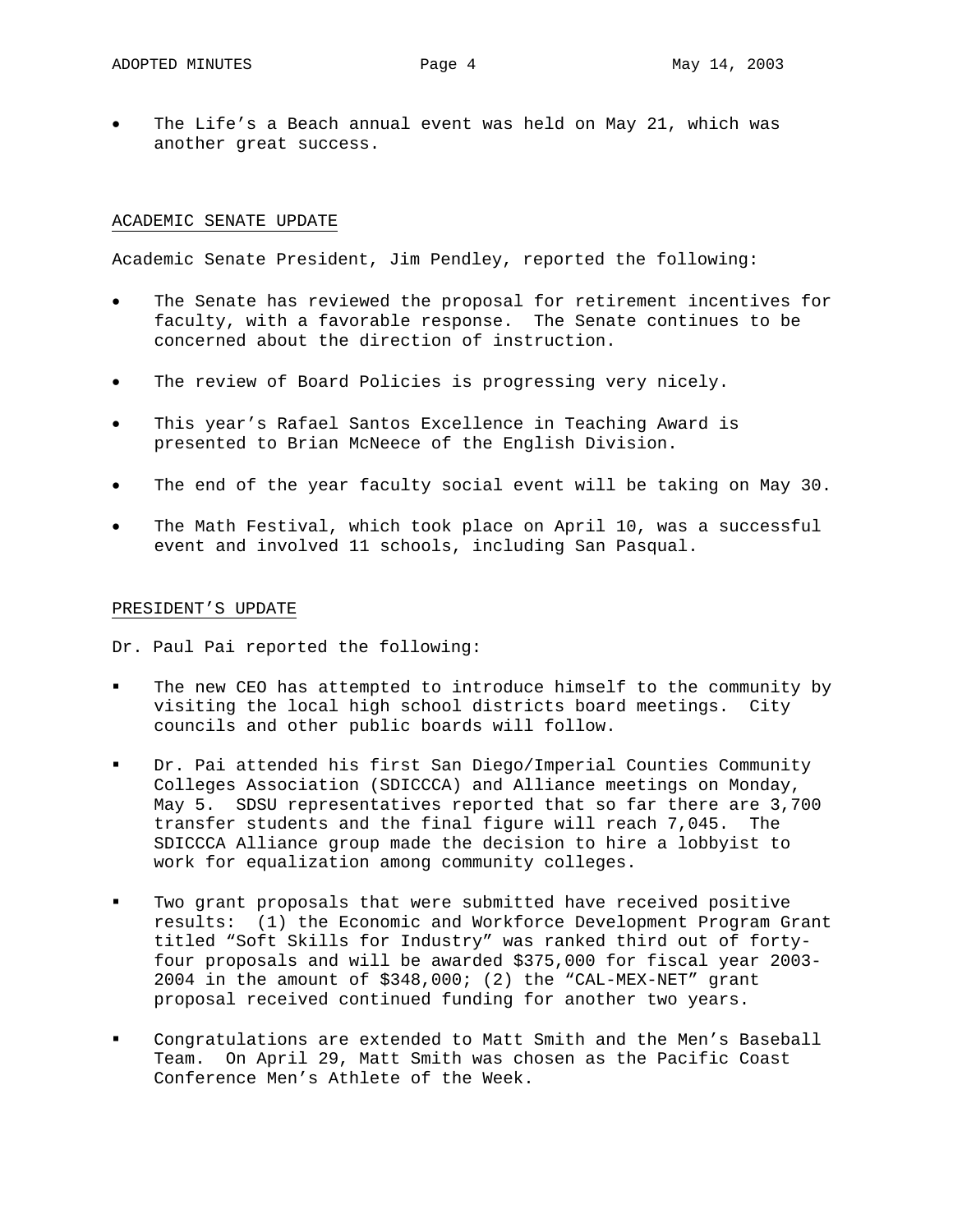- May is Archaeology month, and the IVC Desert Museum and El Centro Public Library hosted presentations by Ed Collins and Margaret Hangan on "Archaeology in Imperial County" with the IVC Archaeology Class and "Southern Immigrant Trail for San Antonio to San Diego. IVC archaeology students led by Professor Ed Collins began an excavation of an old trash dump in rural Holtville. The story was featured on the first page of Imperial Valley Press (May 4).
- The first annual IVC Welding Technology Expo was held on Thursday, May 8, in the Welding Department. Local high school students and others visited the campus and witness various activities relating to the welding profession.
- The College Reading and Learning Association's International Tutor Certification Program recently announced that the IVC Learning and Tutorial Center has received certification for Level 1 tutoring through June 30, 2004. IVC has also applied for Levels 2 and 3 and has been notified that those certifications are still in process. This means that every tutor who goes through the training process in the IVC Learning and Tutoring Center will be a CRLA certified tutor and will receive a certificate as such. The Reading/Writing/Language Lab (Building 2600) will be dedicated on Thursday, May 15 in the 2600 Building at 4:30 P.M.
- In honor of Faculty Appreciation Week and Classified Employees Week, the IVC administrators honored our faculty and staff with a continental breakfast in the Faculty and Classified Lounges The Board and Superintendent/President presented cakes at these events.
- The IVC/SDSU Liaison Committee reports cross-enrollment (45) this spring had an increase over last spring's figure (39). The new SDSU Brawley Campus will open this fall with 6 classrooms and a computer lab. They are working on a bachelor degree in Child and Family Development.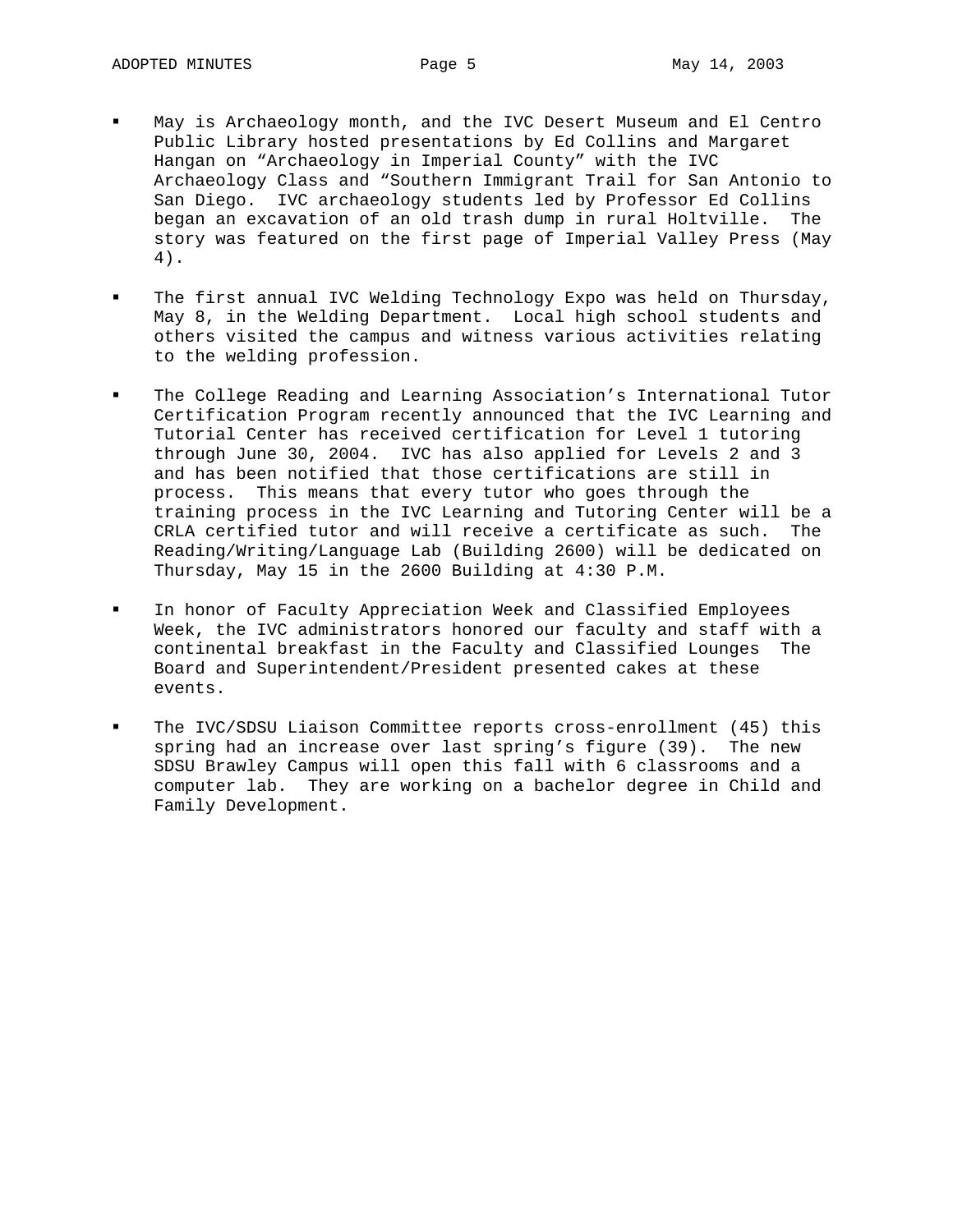## UPWARD BOUND PROGRAM

Rosalie Lopez, Director of the Upward Bound Program, reviewed the schedule of events that took place during the April 22-28, 2003, New York City Educational and Cultural Study Tour. The students experienced a campus tour and presentation of Columbia University, United Nations, rode the subway, toured the Statue of Liberty, attended Broadway performances and toured Manhattan, among many other sites. Each student raised \$800.00 through a variety of community fund-raising activities.

The 2003 Summer Residential Program will take place June 22 through July 27, 2003, at the University of California, San Diego. The program's goal is to motivate high school students by allowing them to experience the residential collegiate environment, earned 10 high school credits, improved their career awareness, and gained confidence in personal development.

## BUDGET UPDATE

Carlos Fletes distributed a copy of the "California Community Colleges 2003-2004 Governor's May Revise Compared to the January 10 Governor's Budget," which was received on May 14. Community colleges will fare better than expected. The statewide deficit of \$10.7 billion is being deferred into the future. A half-cent sales tax increase and vehicle license increase will be enacted. Partnership for Excellence Funding will be cut by 50%, and goals will not be met. Categorical funds will be restored with minor cuts. The student enrollment fee will be \$18.00. Scheduled maintenance has been cut. There is a significant increase in the PERS rate.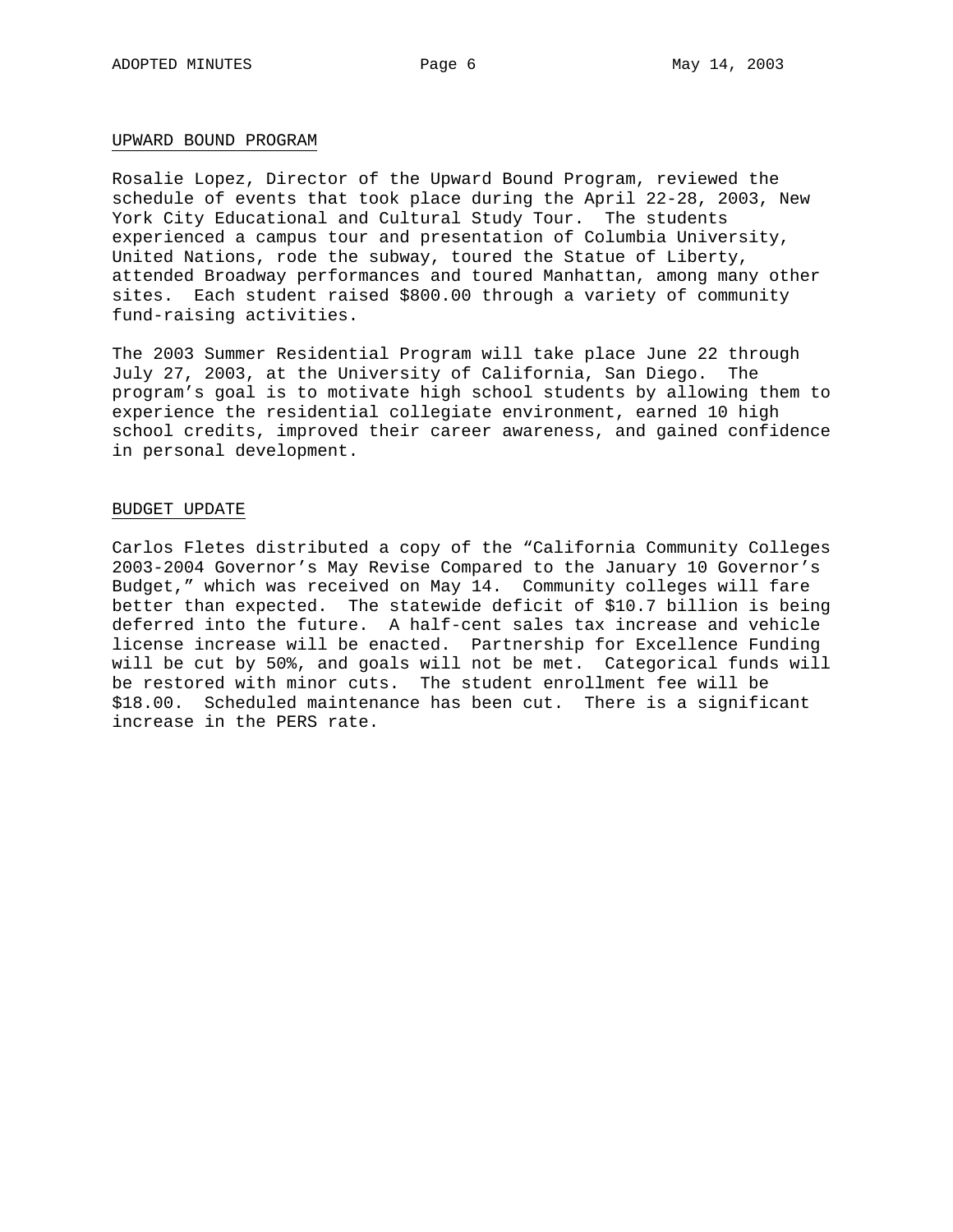M/S/C Cardenas/Keithly to approve the Minutes dated April 9, 2003

M/S/C Cardenas/Keithly Resolution No. 12675: **PURCHASE ORDERS**

BE IT RESOLVED that the issuance of current year Purchase Order Nos. 303370 through 303744, 4503032 through 4503035, and 4003069 through 4003080 inclusive are approved.

BE IT FURTHER RESOLVED that the issuance of Dummy Purchase Order Nos. 301948 through 302107, inclusive are approved.

M/S/C Cardenas/Keithly Resolution No. 12676: **PAYROLL WARRANT ORDERS**

BE IT RESOLVED that Payroll Warrant Order No. 19 in the amount of \$143,066.38 and Warrant Order No. 20 in the amount of \$1,625,916.12 be ratified.

M/S/C Cardenas//Keithly Resolution No. 12677: **COMMERCIAL WARRANT ORDERS**

BE IT RESOLVED that Commercial Warrant Orders on the General Fund be ratified as follows:

> 37 in the amount of \$162,372.67 38 in the amount of \$556,976.72 39 in the amount of \$211,076.80 40 in the amount of \$377,959.85

M/S/C Cardenas/Keithly Resolution No. 12678: **QUARTERLY REPORT** 

BE IT RESOLVED that the Board of Trustees accepts the financial statements prepared pursuant to Education Code 84043, for the quarter ending March 31, 2003, and directs that copies be forwarded to the California Community Colleges Chancellor's Office and to the Office of the Imperial County Superintendent of Schools, as required by law.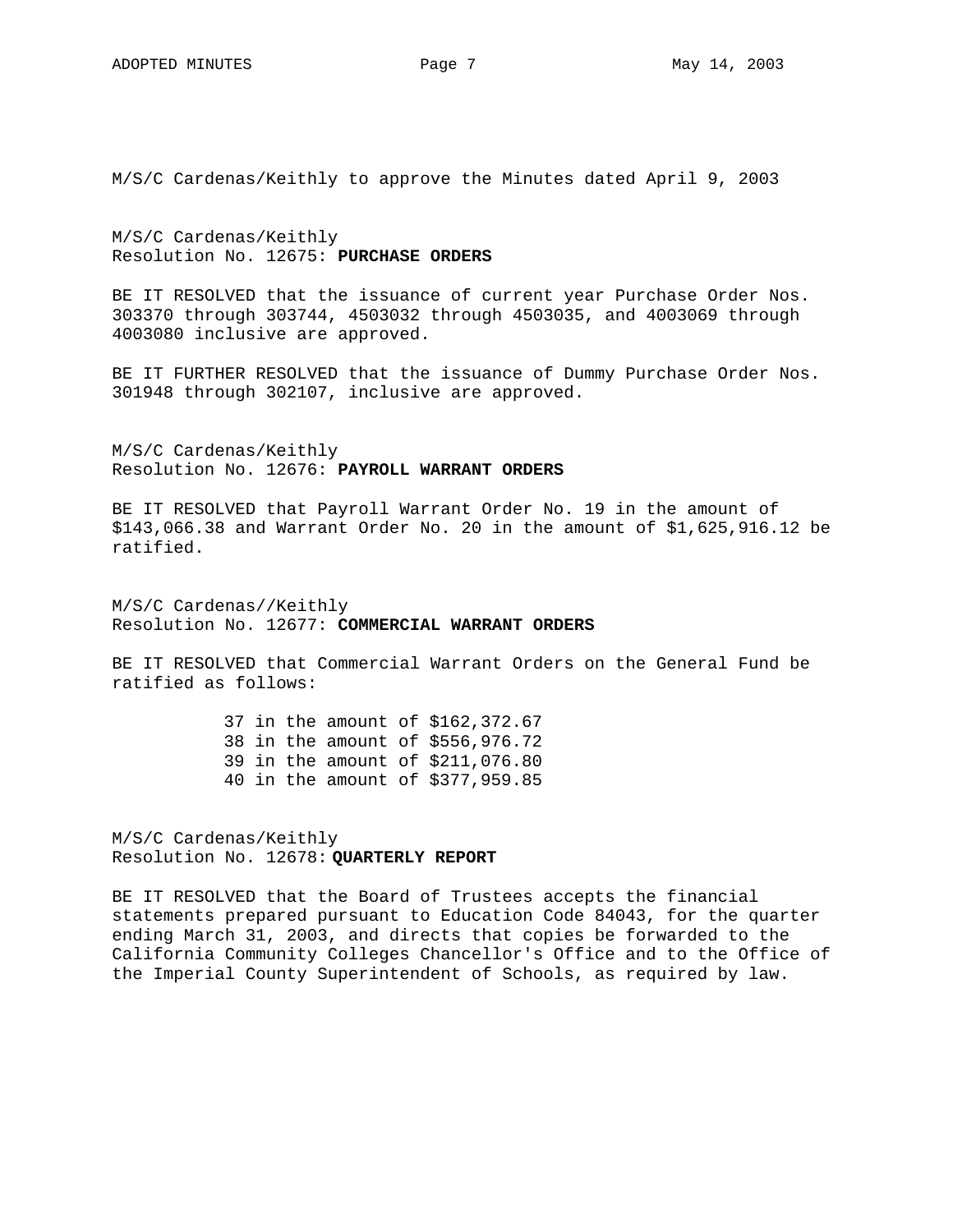# M/S/C Cardenas/Keithly Resolution No. 12679: **QUARTERLY INVESTMENT REPORT**

WHEREAS effective January 1, 1996, Government Code section 53646 requires schools districts to annually give a statement of investment policy to their governing boards; and

WHEREAS effective January 1, 1996, Government Code section 53646 requires that the chief business officer submit a quarterly report to the governing board including the type of investment, issuer, date of maturity, par and dollar amount invested in all securities, and investments and monies held by the district; and

WHEREAS all investments for the Imperial Community College District are on deposit with the Treasurer of the County of Imperial.

NOW, THEREFORE BE IT RESOLVED that the Board accepts the County of Imperial Statement of Investment Policy as the policy governing investments for the Imperial Community College District.

M/S/C Cardenas/Keithly Resolution No. 12680: **GANN APPROPRIATION LIMIT HEARING**

BE IT RESOLVED that the Board declares its intent to hold a public hearing on the establishment of the Gann Appropriation Limit for 2003- 2004, at the June 11, 2003, regular meeting of the Board of Trustees. Notice of said hearing will be posted at least 15 days prior to June 11, 2003.

BE IT FURTHER RESOLVED that the Board approves the Gann Limit recalculation for 2002-2003, 2003-2004 as requested by the Chancellor's Office of the California Community Colleges.

M/S/C Cardenas/Keithly Resolution No. 12681: **SURPLUS PROPERTY LIST** 

BE IT RESOLVED that the Board gives approval to declaring outdated non-functional property of the Imperial Community College District, as surplus property and is no longer being used for educational purposes;

BE IT FURTHER RESOLVED that the Superintendent/President and/or the Vice President for Business Services, and/or the Director of Purchasing and Warehouse be hereby authorized and instructed to dispose of the equipment in the best interest of the College as referred to in SURPLUS PROPERTY LIST, Exhibit A.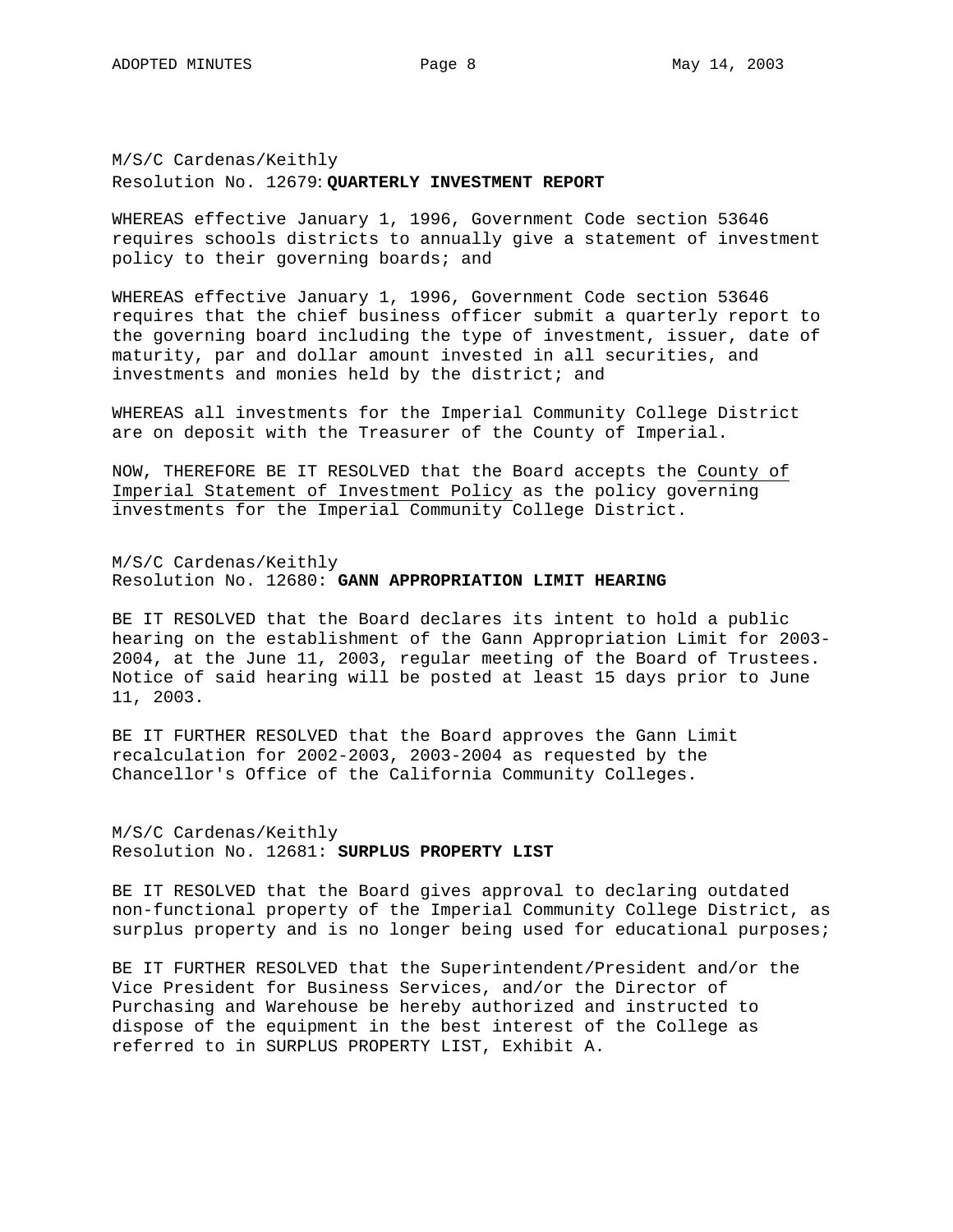# M/S/C Ramirez/Keithly Resolution No. 12682: **CONTINUANCE OF CCLC POLICY AND PROCEDURE SERVICE**

WHEREAS the Imperial Community College District Board authorized entering into an agreement for consulting services in Resolution No. 11907, dated May 10, 2000, to assist the District in its development of policies and procedures as required by applicable accreditation, state and federal laws; and

WHEREAS the District has been one of 52 California Community College Districts that have found the service to be helpful and have agreed to enter into identical agreements with the League; and

BE IT NOW RESOLVED that the Board approves continuing as a subscriber of the CCLC Policy and Procedure Service at a rate of \$1,500.00 per year.

M/S/C Keithly/Ramirez Resolution No. 12683: **2002-2003 CANDIDATES FOR GRADUATION**

BE IT RESOLVED that the Board approves the following 2002-2003 Candidates for Graduation:

# **FALL 2002 GRADUATES**

- \* Nancy Abiang Ramirez, A.S. \*\* Esmeralda Uribe Achutegui, A.A. Karla Acosta Arelio, A.S. Olivia Leticia Arellano Aguilar, A.A. Juan C. Aguirre, A.S. Nicholas Paul Allen, A.S. Manuel Altamirano III, A.S. Fausto Alvarado Bermudez, A.S. Rene J. Amarillas, A.S. Denisse Amaro, A.S. Eufemio Anaya, A.S. Eric Raul Aragon, A.S. Yolanda Aragon, A.S. \* Socorro Arechiga Lopez, A.A.
	- Alberto Arroyo, A.S. Maria Trinidad Ayon, A.S.
- \* Judy Aglae Cadena Munoz, A.A. Richard M. Cage, A.S. Cesar Campos, A.A.
- \* Jose Luis Cardenas, A.S.
- \* Marisela Cardoza, A.S.
- \* Nathan Preston Carpenter, A.S.
- Isela Castaneda, A.A. Rosa A. Cazares, A.S. Marvin S. Celaya, A.S. Rosaura Cervantes, A.S. Pedro Guadalupe Charles, A.S. Steven Anthony Cocova, A.A. Lucia Contreras, A.A.
- \* Rosa Amelia Cruz, A.A. Andres P. Curiel, A.S. Lorena Delgadillo, A.A. Paul Escobar-Navarrete, A.A. Hugo J. Estrada, A.S. Lilia Fernandez, A.A.
- \* Erika Flores, A.S.
- \*\* Monica A. Flores, A.A. \* Dennise Frazier, A.A. Martha P. Galindo, A.A. Patricia Galindo, A.A. Alexander F. Gamboa, A.S.
- \* Melissa L. Gamboa, A.A. Diana Garcia, A.S.
- \* Evelyn Garcia, A.S.
- \* Marlyn Gastelum Caro, A.S. Elizabeth R. Gomez, A.S.
- \* Gloria L. Gonzalez, A.S. Maria Refugio Gutierrez, A.A.
- \* Sandra Luisa Haverstick, A.S.
- \* Angelina Hernandez, A.A. Maribel Hernandez Estrada, A.S.
- \* Rosa Hernandez, A.A. \* Steven Holt, A.S. Maria Irene Jimenez, A.S. Betty Ann Jones, A.A., A.S.
- \* Valerie Alayne Kastoll, A.S. Brenda Leon, A.A. Ken C. LeRoy, A.S.

Joel Fermin Lopez, A.S.

- \* Guadalupe Marquez, A.S.
- \* Lisa J. Martinez, A.S.
- \* Maria Martinez, A.A.
- \* Liliana C. Medina, A.A.
- \* Maria de La Luz Melgarejo, A.A. Susana Meza, A.A. Iris Y. Montes, A.S.
- \* Cecilia Montoya, A.A. Eva Nichole Morales, A.A. Becky Moreno, A.A.
- \* Evelyn P. Moreno, A.A. \* Isabel Morse, A.A. William Murguia, A.A. Mary Ann Nava, A.A., A.S. Danette Lorraine Nay, A.S. Melissa Michelle Noriega, A.A. Sandra L. Noriega, A.S.
- \* Raul A. Nunez, A.S.
- \* Jennifer Nuno, A.A. Stacie L. Otero, A.A. Maria Elena Padilla, A.A. Rosa Isela Pina, A.S. Saul Preciado-Garcia, A.S.
- \* Elizabeth L. Radcliff, A.A. Clarissa Reynaga, A.A. Carlos A. Rodiles, A.S. Freddie M. Rodriguez, A.S.
- \* Gerardo Romero, A.A.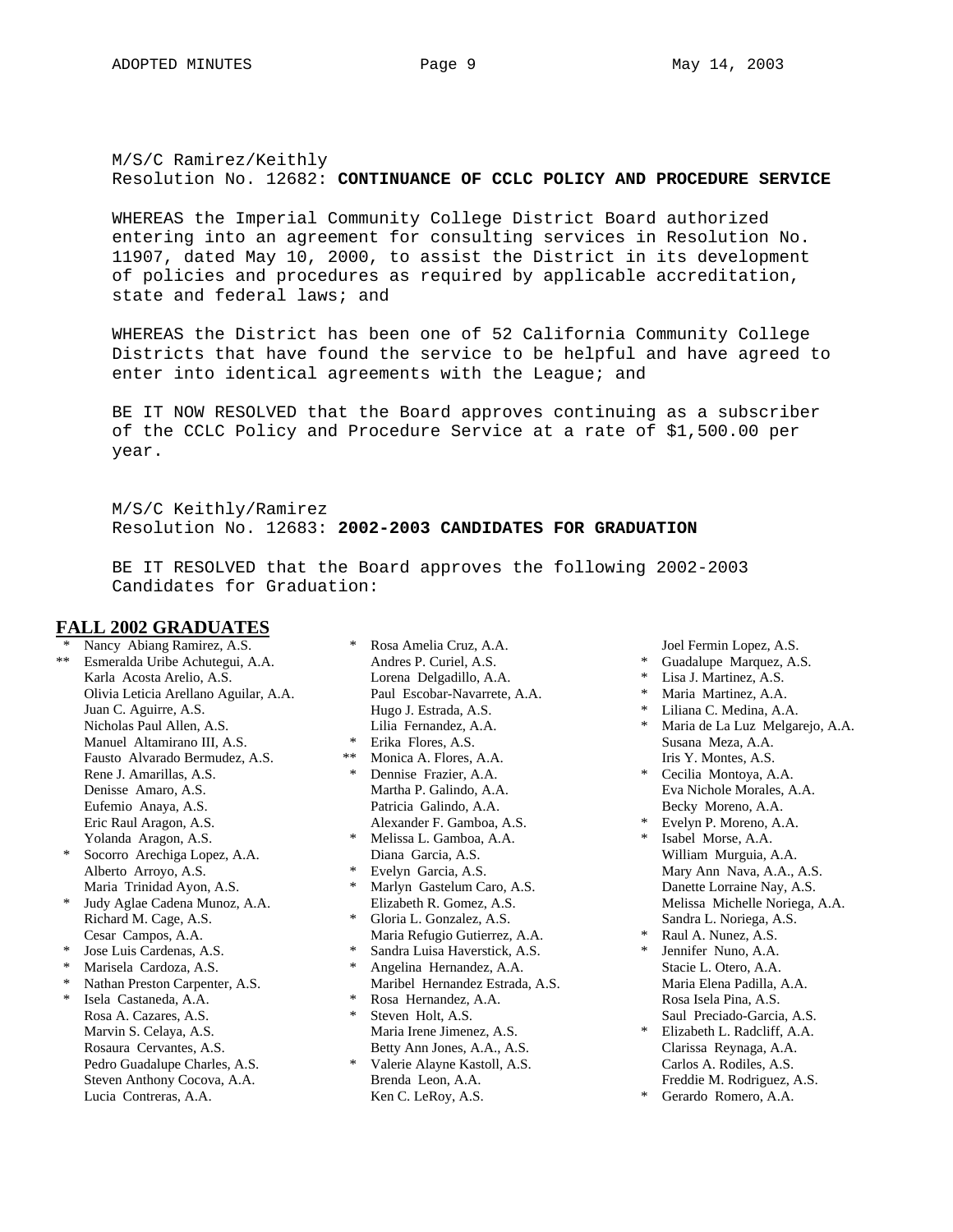Lisa R. Romero, A.A.

- \*\* Reyes M. Romero, A.S. Vianey Rubio, A.A. \*\* Kristi LeeAnn Ruddell, A.A. Connie A. Ruiz, A.A. Mary Alice Ryan, A.A. Jose Manuel Salgado, A.S. Maryam Samiei, A.S. Rosalva Guicho Sanchez, A.A., A.S. Susana Santoyo, A.A. **SPRING 2003 GRADUATES** Anabel G. Acevedo, A.A. Josselle Acevedo, A.A. Patricia Urias Adams, A.A., A.S. Yannet Agramont, A.S. \* Eloisa J. Aguayo, A.A. Erika L. Aguilar, A.A. Janet Lucy Aguilar, A.A. Lynda G. Aguirre, A.S. Amber Sue-Lee Alvarado, A.A. Andres Alvarado, A.A. Luz Lizeth Alvarado, A.S. Rosa Velia Alvarado, A.S. Karla Wendy Alvarez, A.S.
	- Lucy N. Alvarez, A.A. Salvador Alvarez, A.S. Gustavo Anaya, A.S. Jose Carlos Antunez, A.S.
- Martha Araujo Torres, A.A. Martin Arthur Archuleta, A.A. Celina Arellano, A.A. Dorina M. Armenta, A.S.
- Abril M. Arvizu, A.A. Anthony Baker, A.A., A.S. Dominic Emanuel Balducci, A.A. Daniela Barajas, A.A.
- \* Fabiola Beltran, A.A. Carrie Suzanne Bonillas-Scheffler, A.S.
- Antonio Buenrostro Zepeda, A.S.
- Ana Luisa Burgueno, A.A. Armando Antonio Caballero, A.S.
- Nadia Leticia Cabuto Lopez, A.A. Maria Fabiola Camargo, A.A. Gabriela J. Cardenas, A.A.
- Jacqueline Z. Carranza, A.A. Elsa Isela Esquer Carrasco, A.A. Ofelia E. Carrasco, A.S.
- Samantha Marie Carter, A.A., A.S. Heribertha Castillo, A.A. Vanessa Cerrillo, A.S. Edna G. Cervantes, A.A., A.S. Nadia C. Cervera, A.A. Carmen Maria Chapa, A.A. Mario I. Chavez, A.A., A.S.
- Georgia Christensen, A.A. Allen Clark, A.A.
- Grace A. Connor, A.A. Ruben Coronado, A.S.
- Leticia Corrado Ponce, A.A. Jeanette Moreno Cosio, A.S. Perla B. Cota-Ibarra, A.A.
- \* Francisco Sauceda, A.A.
- Alejandra Segura, A.S. Sergio Serrano, A.A. Alma Guadalupe Sias, A.A., A.S. Manuel Esteban Solano, A.A. Maria R. Solis, A.A.
- \* Amelia Jean Steffens, A.A.
- Albert C. Suarez, A.A., A.S.
- \* Jesus E. Tarazon, A.S.
- Charlotte A. Thiessen, A.A.
	- Luisa M. Cruz, A.S.
	- Michael Alexander Cuza, A.A. Gracie L. Dagdagan, A.S.
	- \* Cristina Del Hoyo-Samano, A.A. Erika Diaz, A.A. Larry P. Dresher, Jr., A.A., A.S.
- \* Janette Michelle Durazo, A.S.
- Kellen A. Enz, A.S. Mario Alberto Escalera, A.S. Hilda Anna Espinoza, A.S.
- Irinea Maricela Espinoza, A.A. Sonia Esquivel, A.A.<br>\* Andrea L. Estrada A.
- Andrea I. Estrada, A.A. Edward Randolph Fernandez, A.S. Griselda Fernandez, A.A.
- \*\* Claudia Fierro, A.A., A.S. Georgeann M. Flores, A.A.
- \* Laura Flores, A.A. Naphtali K. Francis, A.A. Joseph Jason Furguson, A.S.
- Lauren Yvonne Gagnon, A.S. \*\* Dolores Gallegos, A.A. Alma P. Garcia, A.A.
- Jennifer G. Garcia, A.A. Sonia C. Garcia, A.A. Melinda B. Gerlt, A.A. Timothy Shawn Godsey, A.A.
- Rennea Michele Goff, A.A. Francisca Gomez, A.A. Jasel Gonsalez, A.A. Carmen L. Gonzalez, A.A. Erica Gonzalez, A.S. Joab Gonzalez, A.A.
- \* Melissa Barron Gonzalez, A.S.
- Rossana R. Gonzalez, A.S. Veronica Gonzalez, A.S. Guadalupe Gonzalez Leal, A.S. Norma Victoria Grady, A.A.
- Lemuel Keith Haddock, A.S. Belinda Tam Ham, A.A. Itza I. Heras, A.S. Daniel Alberto Hernandez, A.S. Griselda Herrera, A.S.
- Joshua Paul Holbrook, A.A., A.S.
- \*\* Margaret Horton, A.A.
- Latoya S. Jackson, A.A.
- Corina Jaramillo, A.A. Nancy Jimenez, A.S. Syllenia Jones, A.S. David Thomas Knowlton, A.A.
- Esteban Trujillo, A.S. Cynthia A. Valadez, A.S. Gloria E. Valdez, A.S. Maria Velarde, A.A. Elisa Venegas, A.A. Stephanie Wells, A.S.
- Jessica L. Williams, A.S.
- \* Elvira Yee, A.A. Veronica J. Zenteno, A.A. Jose A. Zepeda, A.S.
	- Ana Luisa Landeros, A.S. Cynthia J. Lara, A.A.
- Michelle Marie Lara, A.A. Raquel Larios, A.S. Ofelia Castillo Leal, A.A. Celina Lee, A.A.
- \* Evelyne Leon, A.A.
- James Ryan Lewallen, A.S.
- Noe Benjamin Lizarraga Garcia, A.S.
- \* Gyssel Loera, A,A, Gabriela Loo, A.S.
- Michelle Marie Lopez, A.A.
- Robert Christopher Lopez, A.A.
- Victor Lopez, A.A. Ernesto Lucero, A.S. Nancy Lucio, A.A. Marrisa Christina Luquin, A.A. Crystal Machado, A.S. Mayra Madero, A.A. Lorena Titlalic Mandujano, A.A.
- Daniela R. Manriquez, A.S. Jocelyn Paguyo Manuel, A.S. Luz Maria Mariscal, A.S.
- Balois Marquez, A.A. Manuela Vanesa Marquez, A.S. Isabel Martin, A.A.
- Andres David Martinez, A.S. Cynthia Abigail Martinez, A.A. Julie Alejandra Martinez, A.A.
- Karla Yanira Martinez, A.A., A.S.
- Lisa J. Martinez, A.S. Robert Haros Martinez, A.S.
- \*\* Mario Miguel Martinez II, A.S. Almond Irwin McClain, A.S. Andres Contreras Medina, A.S. Rodrigo Medina, A.A. Monica U. Meza, A.S.
- Jason Jerome Miller, A.S.
- Heidi Verenice Miramontes, A.S. Rosa Miranda, A.A. Nelly Morales, A.S. Nitzia Eunice Morales, A.A. Irelan Selene Morales Arias, A.A. Marissa Aurora Moran, A.A.
- Susana Moreno, A.A. Alma Murillo, A.A. Stacy Muse, A.S. Adriana Navarro, A.A. Sarah Leah Newby, A.A.
- \* Jessie Marie Nunez, A.A.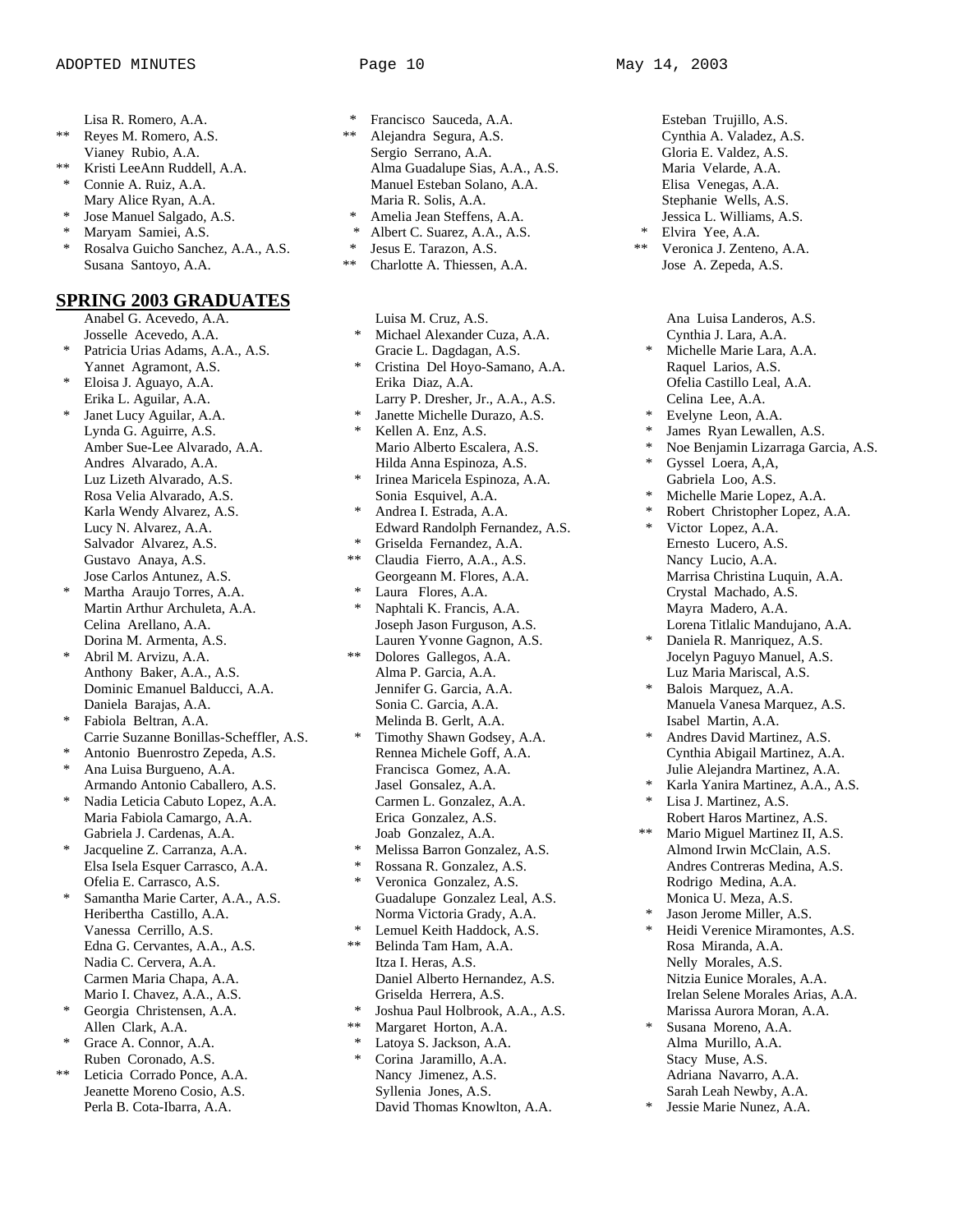Francisco Ochoa, A.A. Rosa Maria Ochoa, A.S. Vanessa G. Ochoa, A.S. Elizabeth Marie Oliveras, A.A.

- \* Melissa Ornelas, A.A. Adriana J. Osuna, A.A. Tracy Lynn Osuna, A.A.
- Salvador D. Palma, A.S. Nancy Isabel Palomino, A.A. Theresa Dawn Parker, A.S.
- Guadalupe R. Perea, A.A. Jorge A. Perea, A.S. Eliza Pereda, A.A.
- Rigoberto Perez, Jr., A.A. Araceli Pizano, A.A.
- \*\* Julia P. Plemmons, A.A. Patricia Pliego Aguirre, A.A. Cynthia C. Porchas, A.A.
- Frances Bernadette Preciado, A.S.
- Janeth Quintero, A.S.
- \*\* Alicia Ramirez, A.S.
- \* Cynthia Marisol Ramirez, A.S. Nichole Michelle Ramirez, A.A.
- Zelestra Reyes, A.A. Sandra Leticia Reyna, A.S. Virginia Riley, A.S. Adelaida Rios, A.A.
- Cinthia Rios, A.A. Anilu Rios Arias, A.S. Irenda Rios Pacheco, A.S. Karen Rivera, A.S. Yordan Rivera, A.A.
- Rosalinda Rivera-Arce, A.A.
- Lucia Dora Robertson, A.S.
- \*\* Mayra K. Robles, A.S. Annett Rodriguez, A.A.
- Christian A. Rodriguez, A.S. Corina Ypina Rodriguez, A.S. Cynthia Rojas, A.A. Veronica Rojas, A.S. Johnny M. Romero, A.S. Lizbeth L. Romo, A.S.
- Sandra G. Ross, A.A. Domingo Ruiz, A.S. Kristina Salgado, A.A., A.S. Alonso Sanchez, A.A. Santa Yadira Sanchez, A.S. Linda Alba Sanchez Lopez, A.A. Armando Sandoval, A.S.
- Stephanie Sandoval, A.S.
- \*\* Bradley A. Scheffler, A.S. Veronica Seaman, A.S.
- \*\* Philip K. Sharp-Garcia, A.A. Maria Guadalupe Silva, A.A.
- Juliet J. Smith, A.S. Pedro Sosa, Jr., A.A.
- Alejandra Tejeda, A.A. Ana Julia Torres, A.S. Jeremiah Orr Tounzen, A.S. Christian Annette Uriarte, A.A. Anna Y. Urquijo, A.S. Gabriela M. Vaca, A.S.

 Cindy Valdez, A.S. Maria Del Carmen Valdez, A.A. Ciriam F. Valenzuela, A.A. Larry Valenzuela, A.S. Raymundo Valenzuela, Jr., A.S. Lisa Vargas, A.A., A.S. C. Monica Vega, A.S. Francisco J. Velarde, A.A. Isabel Velarde, A.A. Ruben Velarde, Jr., A.A. America Veliz Equihua, A.A. Sonia Villafana, A.A. Dollyrose Villalon, A.S. Eric Villanueva, A.S. Carolina Villegas, A.S. Robert Villegas, A.S. \*\* Eva N. Villero, A.S. Juan Angel Villon, A.S. Maricela Vindiola, A.A. Chantel LaToya Walker, A.A. Gloria Arceo Walker, A.S. Kristen Whitford Wells, A.A.

 Aimee Michelle West, A.S. Maria Lourdes Woo, A.S. Viviana Zepeda Villalobos, A.A. Carina Zolorzano, A.S.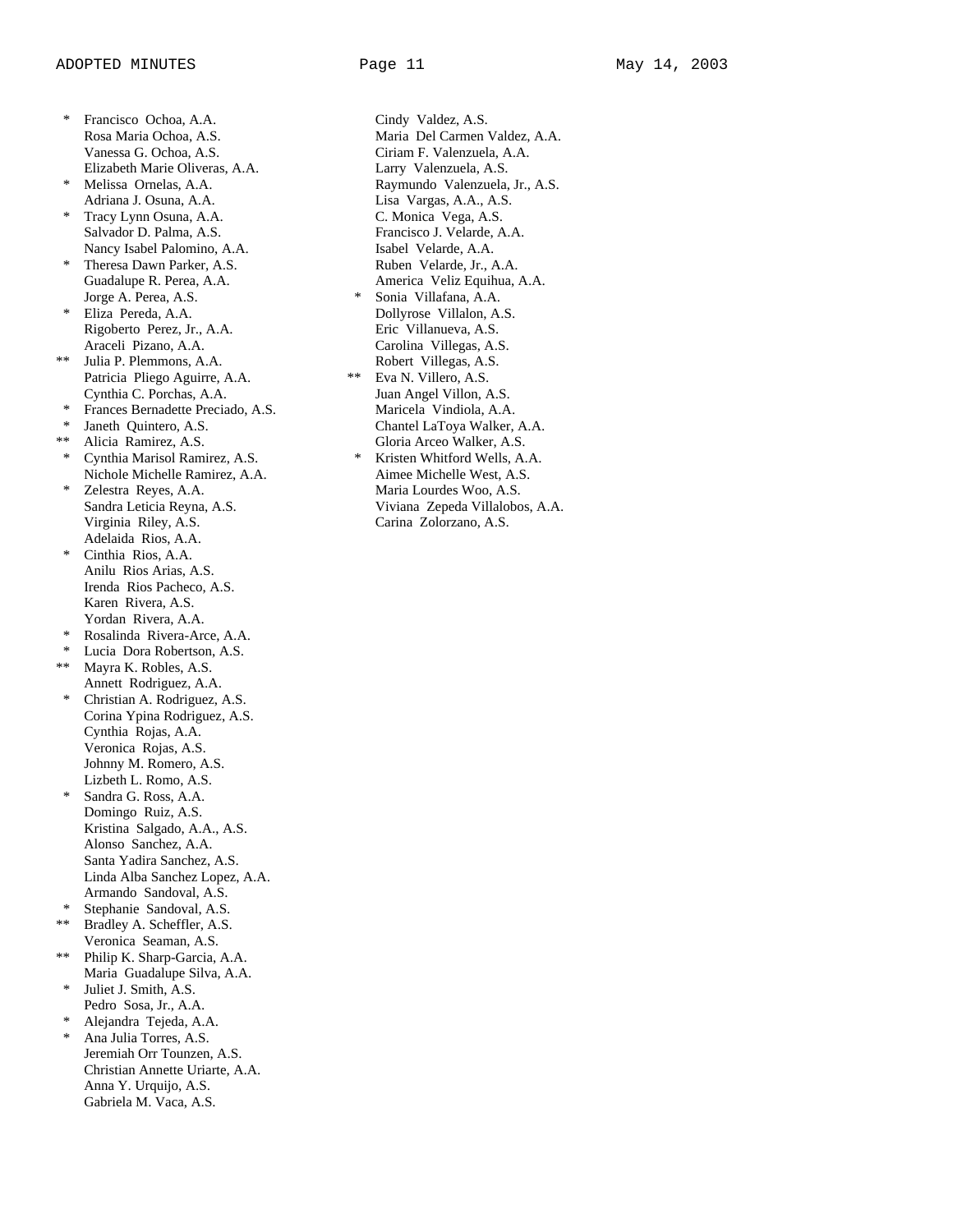# **SUMMER 2003 GRADUATES**

 Olivia M. Aguilar, A.A. Alejandra Alvarez, A.A. Robert Amaya, A.S. Matthew G. Baker, A.S. Jennifer Briseno Armendariz, A.A., A.S. Demetrius O. Brown, Jr., A.A. Cecilia Bustos, A.A. Rafael Cantua, A.S. Rosa M. Carvajal, A.A. Janet Cervantes-Jaime, A.A. Francisco Javier Coronado, A.A. Faviola Davila, A.A. \*\* Deborah Delgado, A.A. \* Francia Delgado, A.A. Melissa Solarez Delgado, A.A. Lilliana Falomir, A.A. Lacy Rae Fourong, A.A. Naphtali K. Francis, A.A. Christina Garcia, A.S. Irma Patricia Garcia, A.A. Francisco Martinez Gaspar, A.S. Alejandro Gaytan, A.A. Melinda B. Gerlt, A.A. Susana Gomez-B-Estrada, A.A. Basilia Gonzalez, A.S. \* Evangelina Gonzalez, A.A. Jessica M. Gonzalez, A.A.

- Suellen Gonzalez, A.A.
- \* Francisco Guerra, A.S.

# **FALL 2004 GRADUATES**

Susan Roman, A.S.

Maria Patricia Gutierrez, A.S. Crystal L. Hanks, A.A. Marcie Ann Hernandez, A.A.

- Rosalinda Herrera, A.A. Rionna L. Jones, A.S. Dianna Mae Jordan, A.S. Viridiana Leal Castillo, A.A. Susana Leon, A.A. Lisa Liera, A.S.
- \*\* Amado Lizarraga, A.S. \* Yesenia P. Lopez, A.A. Carolina Madero, A.A. Ian McKeithen, A.A. Francisco Medina, A.S. Yesica Mendez Zavala, A.S.
- \*\* Myriam P. Mendoza, A.A. Carina Moreno, A.S. Erika C. Morquecho, A.A. Adriana Nevarez, A.A.
- \* Carolina C. Nunemacher, A.S.
- \* Francisco Javier Oceguera, A.A. Melissa Ileana Ornelas, A.A.
- \* Dolores Pacheco, A.A. Jennifer Paez, A.A.<br>
\* Theresa Dawn Parke Theresa Dawn Parker, A.S.
- Alejandra Pasillas, A.A. Elizabeth M. Pasillas, A.A.
- \* Teresa Escobedo Quintero, A.S. Adriana M. Ramirez, A.A.

Monica A. Ramos, A.A.

- Mayra Y. Regla-Valenzuela, A.A. Norma Lizeth Reyes, A.S.
- Zuilma Rioseco, A.S. Jerry Rivera, A.A. Monica Robles, A.A. Dora Lou V. Rodriguez, A.S.
- Eva I. Rodriguez, A.S. Pedro Daniel Roman, A.A. Marlene Rubio, A.A. Marlene Rubio, A.S. Valerie Marie Ruiz, A.S. Diana Ruvalcaba, A.S. Denise Sanchez, A.A. Elizabeth Sandoval, A.A.
- \* Christina Marie Santos, A.A. Erita Sanudo, A.A. Ralph Gerard Sariego, A.S. Christina Soqui, A.A. Lourdes Sotelo, A.A. Sylvia Tadeo, A.S. Sarah Tavernier, A.S. Ananice Vanessa Torres, A.A. Abundio Uriarte, A.A. Tina Karice Valencia, A.S. Estela Vega, A.A. Tabita Velarde, A.A. Cynthia Priscilla Viveros-Garcia, A.S. Jordana Elizabeth Zavala, A.A.

M/S/C Keithly/Ramirez Resolution No. 12684: **DAY OF THE TEACHER** 

WHEREAS America's greatest strength has always been an educated citizenry; and

WHEREAS that educated citizenry is directly attributable to our system of universal public education that provides an educational opportunity for all students; and

WHEREAS community colleges and their teachers are a vital part of the system of universal public education; and

WHEREAS community college teachers are challenged daily to reach out to every student--regardless of ability, interest in learning, social or economic background, physical, mental, or emotional handicap, race, religion, creed, or ethnic origin--to provide the assistance and guidance necessary for full intellectual development; and

WHEREAS community college teachers hold the key to the intellectual and occupational preparation of individual citizens who, collectively, determine the quality of life in the United States, in California, and in this community; and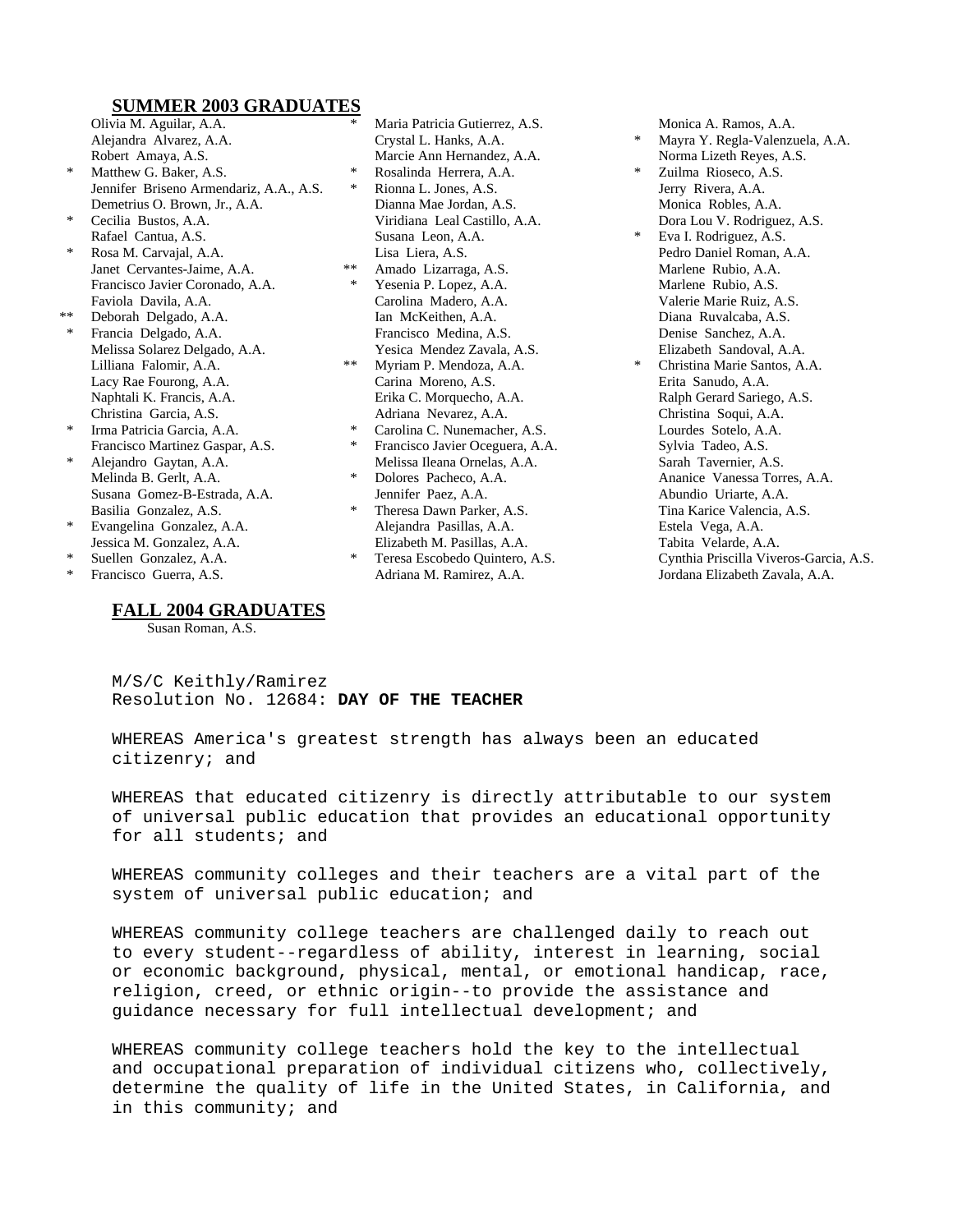WHEREAS community college teachers deserve the deepest respect and admiration of this community for their vital contribution to the wellbeing of our students;

WHEREAS the official day recognized as the Day of the Teacher is May 7, 2003 and the Week of the Teacher is May 4-10, 2003;

NOW, THEREFORE, BE IT RESOLVED that the Board of Trustees publicly commends and thanks the teachers of Imperial Valley College for their dedication and hard work.

M/S/C Keithly/Ramirez Resolution No. 12685: **CLASSIFIED SCHOOL EMPLOYEES WEEK** 

WHEREAS California school employees provide valuable services to the schools and the students in the Imperial Community College District; and

WHEREAS Classified school employees contribute to the establishment and promotion of a positive instructional environment; and

WHEREAS classified school employees employed at the Imperial Community College District strive for excellence in all areas relative to the educational community;

THEREFORE, BE IT RESOLVED that the Imperial Community College District hereby recognizes and wishes to honor the contribution of the Classified school employees to quality education in the State of California and Imperial Valley College, and declares the week of May 19-24, 2003, as Classified Employees Week.

# M/S/C Keithly/Ramirez Resolution No. 12686: **NEW COURSES/COURSE DELETIONS/MAJOR AND CERTIFICATE DELETIONS**

BE IT RESOLVED that the Board approves the recommendation of the Curriculum and Instruction Committee dated March 20, 2003 and April 3, 16, 2003, and the Academic Senate on April 16, 2003 and May 7, 2003, as follows:

COURSE ADDITIONS:

| PE 47 AB | Advanced Baseball                     |
|----------|---------------------------------------|
| Art 42AB | Career Preparation in the Visual Arts |
| Math 092 | Graphing Calculators                  |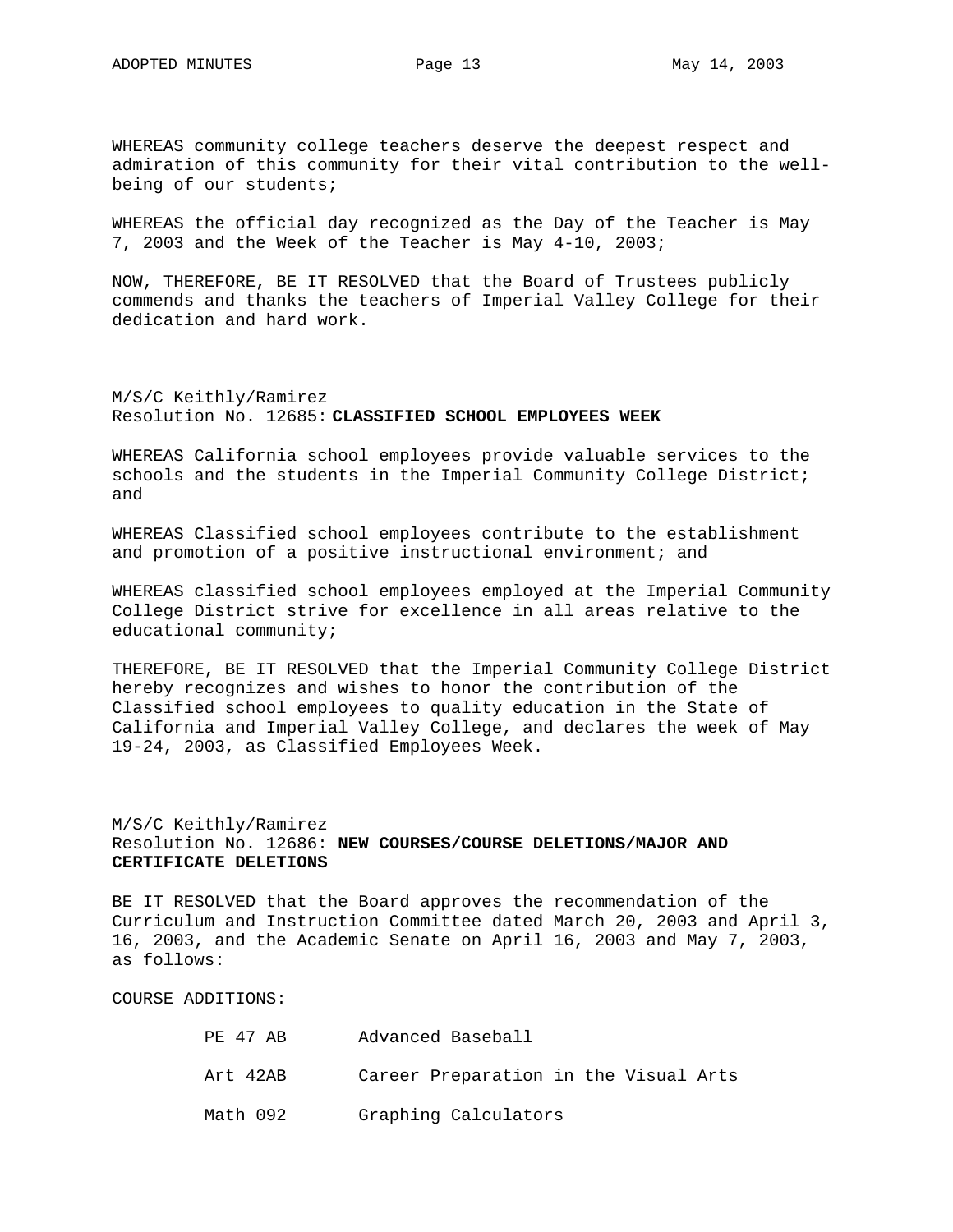COURSE DELETIONS:

| English 5A<br>English 5B   | Intermediate Grammar and Composition<br>for ESL     |
|----------------------------|-----------------------------------------------------|
| English 6A<br>English 6B   | Beginning Grammar and Composition for<br><b>ESL</b> |
| AG 20                      | Animal Science                                      |
| AG 21                      | Feeds and Feeding                                   |
| AG 36                      | Agricultural Construction                           |
| AG 38                      | Power Electricity                                   |
| $AG 44A-$<br>AG 44D        | Vegetable Gardening                                 |
| AG 47                      | Nursery Practices                                   |
| AG 48                      | Trees, Scrubs, and Vines                            |
| AG 51A-<br>AG 51D          | Applied Crop Management                             |
| AGET 28                    | Power Equipment Operation                           |
| AGET 39                    | Fundamentals of Diesel Power                        |
| Japanese 1A<br>Japanese 1B | Elementary Japanese                                 |

# MAJOR/CERTIFICATE DELETIONS:

Engineering Technology Major

Engineering Technology Certificate

# M/S/C Keithly/Wong to go into **CLOSED SESSION**

- 1. CONFERENCE WITH LEGAL COUNSEL ANTICIPATED LITIGATION Significant exposure to litigation pursuant to subdivision (b) of section 54956.9: One Case
- 2. NEGOTIATIONS UNDER THE EDUCATIONAL EMPLOYMENT RELATIONS ACT Conference with District Negotiators RE: Direction for Negotiations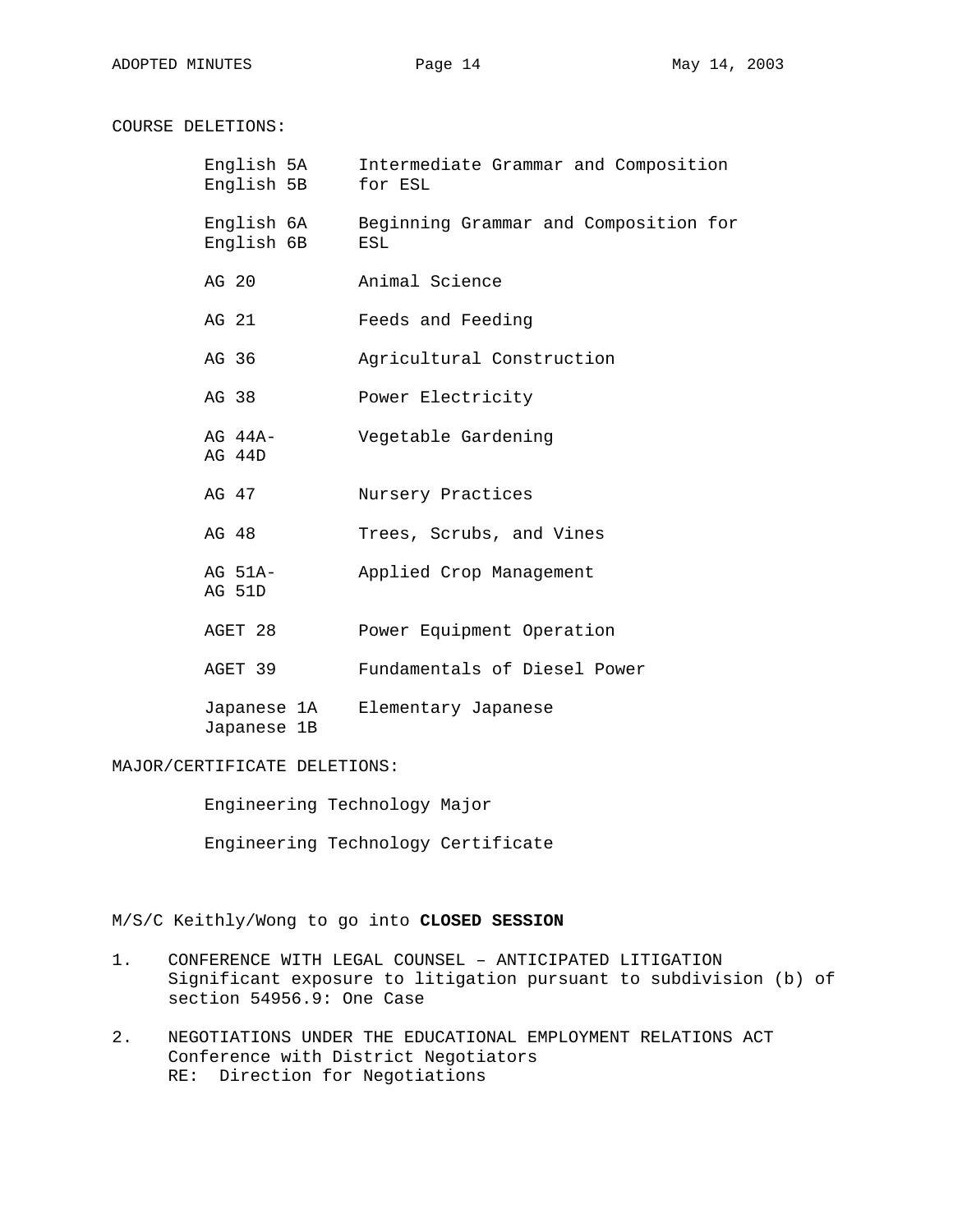3. CONFERENCE WITH REAL PROPERTY NEGOTIATORS PROPERTY: 1681 West Main, El Centro Negotiating Parties: Imperial Community College District and Essex Realty Under negotiation: price, terms of payment, tenant improvements

M/S/C Cardenas/Acuña to go back to **OPEN SESSION.**

President Rom Medina announced the following:

- 1. Information was presented to the Board and direction was given to legal counsel.
- 2. Direction was given to staff.
- 3. Direction was given to staff.

# M/S/C Cardenas/Keithly Resolution No. 12687: **RETIREMENT INCENTIVES FOR CERTIFICATED AND ADMINISTRATIVE STAFF**

WHEREAS the Board of Trustees wishes to recognize the many years of service that Certificated and Administrative staff have dedicated to the education of the students of Imperial Valley College; and

WHEREAS the Board of Trustees wishes to ensure that all cost savings measures are explored as a means of dealing with the current state budget crisis; and

WHEREAS currently there is no legislation that authorizes community colleges to extend the Golden Handshake under STRS to Certificated and Administrative staff; and

WHEREAS the proposed retirement incentives package would provide savings to the District, as well as additional retirement income to retirees.

THEREFORE BE IT RESOLVED that the Board of Trustees approves the Supplemental Employee Retirement Plan (SERP) as provided by Keenan and Associates, for certificated/administrative staff retiring on June 1, 2003 through December 31, 2003.

BE IT RESOLVED that the supplemental Employee Retirement Plan must include no less than four (4) faculty retiring by the end of the academic year 2002-2003, and the retirement notice must be submitted to the District by July 1, 2003.

BE IT FURTHER RESOLVED that the Board of Trustees authorizes the Superintendent/President and/or the Vice President for Business Services to sign all the necessary contracts on behalf of the District.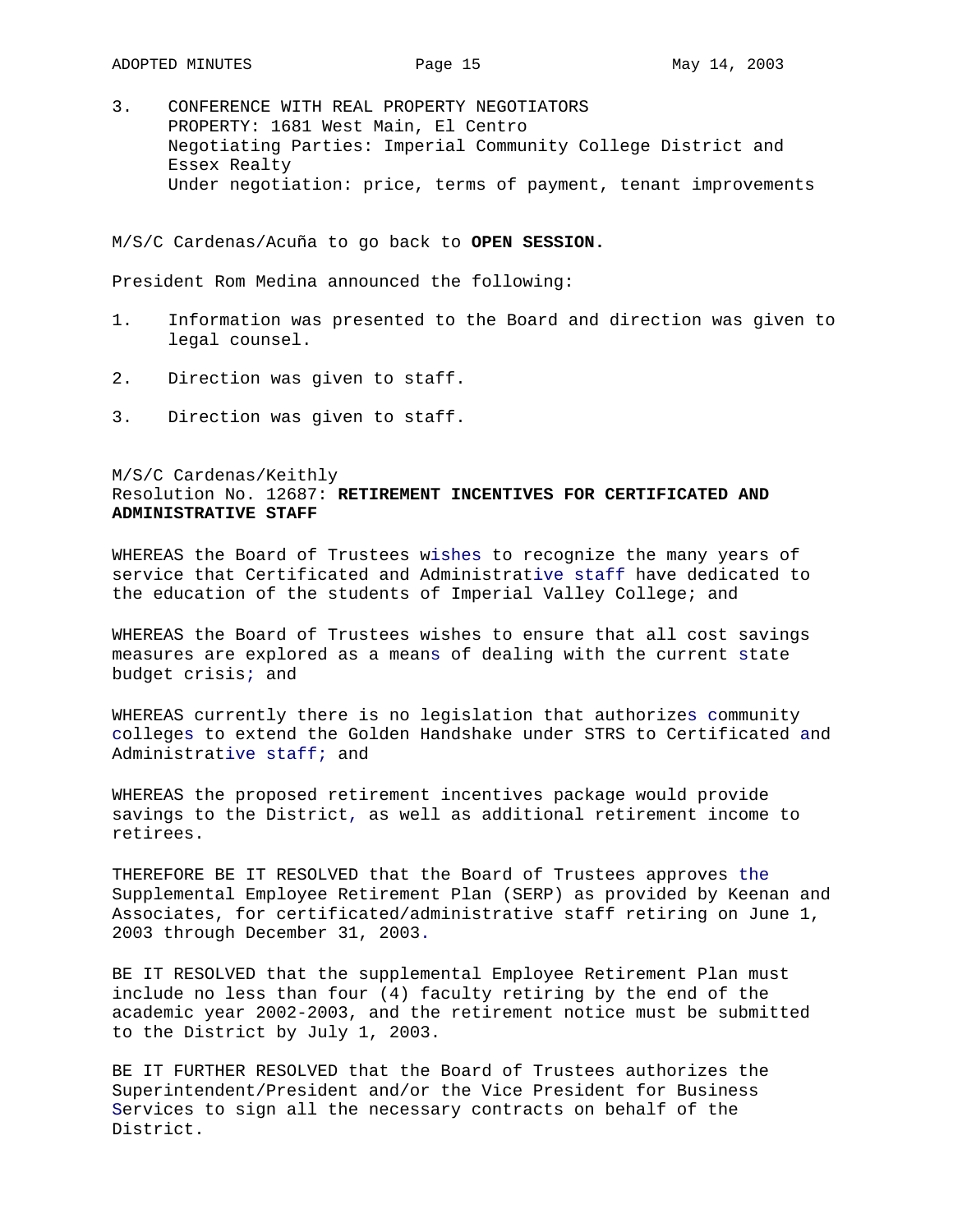M/S/C Ramirez/Cardenas Resolution No. 12688: **SUMMER 2003 SIDE LETTER AGREEMENT WITH CSEA**

BE IT RESOLVED THAT the Board approves the following Summer 2003 Side Letter Agreement between the Imperial Community College District and CSEA, Chapter 472.

The following terms shall apply from June 2, 2003 through August 8, 2003:

- 1. The agreements and understandings herein are subject to and contingent upon the approval of the membership of CSEA and the Board of Trustees of the District.
- 2. Summer hours for the Classified Staff shall be ten (10) hours per day, Monday through Thursday.
- 3. The change to the summer work week shall be on a one-time basis, and shall not constitute a precedent or a "past practice" for any future contract years.
- 4. In general, the working hours for the Classified Staff shall be 7:00 A.M. to 6:00 P.M., Monday through Thursday, with a one-hour lunch. The College will be closed Fridays, Saturdays and Sundays.
- 5. Hours for Maintenance and Operations staff shall be adjusted due to weather.
- 6. For any workweek containing a holiday (week of June 30 and July 4, 2003), Classified Staff will work four 8-hour days (8:00 A.M. - 5:00 p.m.).
- 7. There shall be no differential pay for those whose normal work day is extended past 5:00 P.M. due to the increase in the work day from eight to ten hours.
- 8. Classified employees working any hours between 6:00 P.M. and 4:00 A.M. shall be eligible for night differential.
- 9. There shall be no overtime pay for the  $9<sup>th</sup>$  and  $10<sup>th</sup>$  hours worked during the extended day.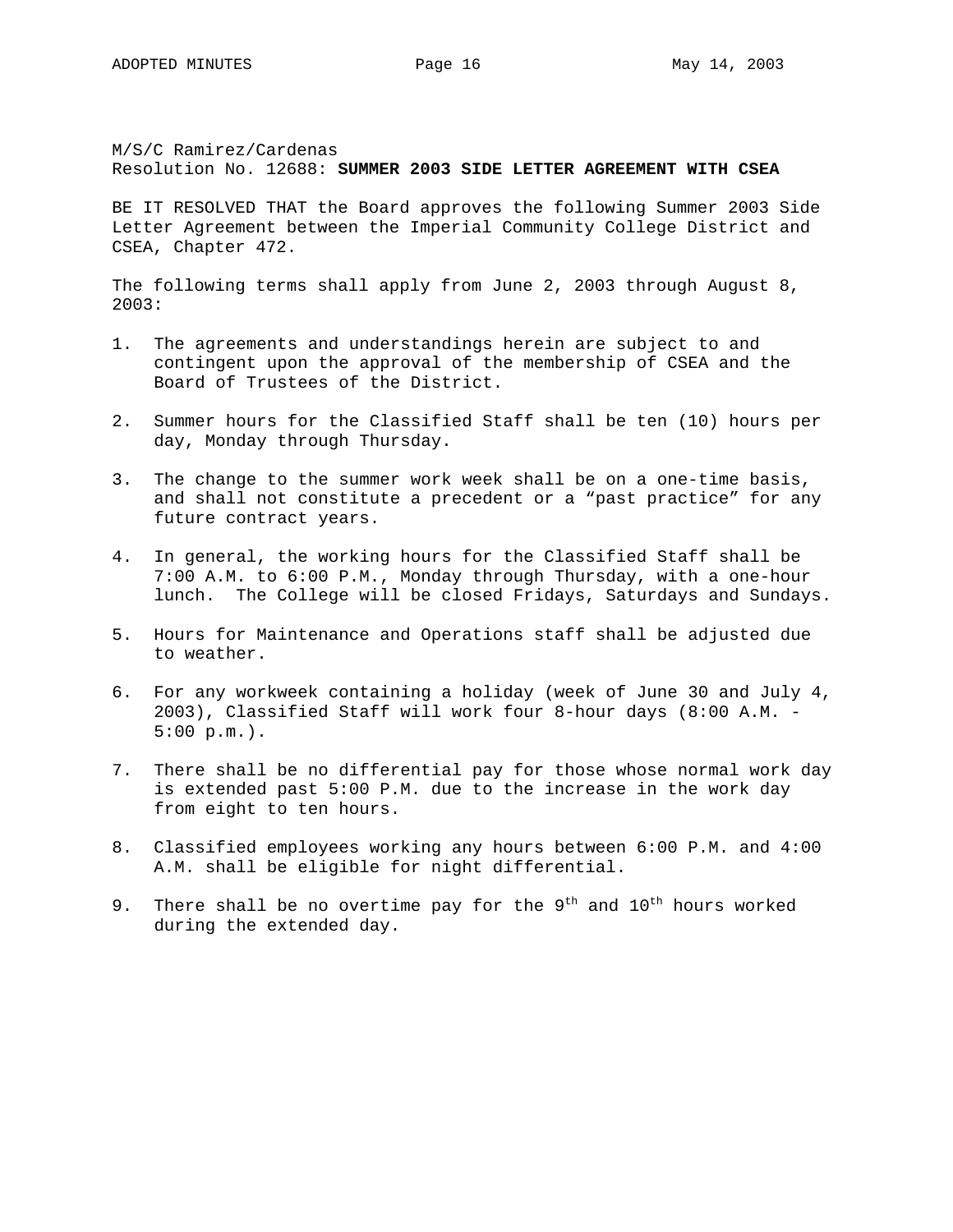M/S/C Ramirez/Cardenas Resolution No. 12689: **SUBSTITUTE ESL INSTRUCTOR**

WHEREAS, Part-Time ESL Instructor, Ramiro Colunga is unable to fullfill the remainder of his 2003 Spring Semester assignment due to a medical emergency; and

WHEREAS, there is no part-time or full-time substitute instructor available to teach Mr. Colunga's Monday, ESL class that begins at 10:00 A.M.;

WHEREAS, Board Policy, Section 3.35, relating to Administrator's Teaching Load Limit, states that "Administrators shall limit themselves to three (3) units of teaching and those units shall be taught after those hours normally assigned to work. For most administrators, those hours are 8:00 A.M. to 5:00 P.M."

NOW, BE IT RESOLVED that the Board authorizes Ms. Renee Fenn, Dean of Extended Campus, to teach Mr. Colunga's ESL class for the remainder of the Spring 2003 semester, and that an exception be granted for the reason that Ms. Fenn possesses the proper credentials to teach ESL classes.

M/S/C Ramirez/Acuña Resolution No. 12690: **ACADEMIC RETIREMENT**

BE IT RESOLVED that the Board accepts, with sincere regret, the retirement of Houston "Leon" Kelsoe, History Professor, effective June 1, 2003.

BE IT FURTHER RESOLVED that sincere appreciation be expressed for his 33 years of service to Imperial Valley College.

M/S/C Ramirez/Cardenas Resolution No. 12691: **ACADEMIC SUMMER SESSION EMPLOYMENT** 

BE IT RESOLVED that the following instructors be employed for the 2003 summer session at a salary computed in accordance with Resolution No. 1907. Employment is contingent upon sufficient enrollment.

### NAME ASSIGNMENT

| Aguilar, Adelaida | Spanish     |
|-------------------|-------------|
| Andres, Benny     | History     |
| Archuleta, Joe    | Mathematics |
| Barba, Cecilia    | History     |
| Bemis, Roberta    | English     |
| Biley, Patti      | ESL         |
| Blek, Craig       | Economics   |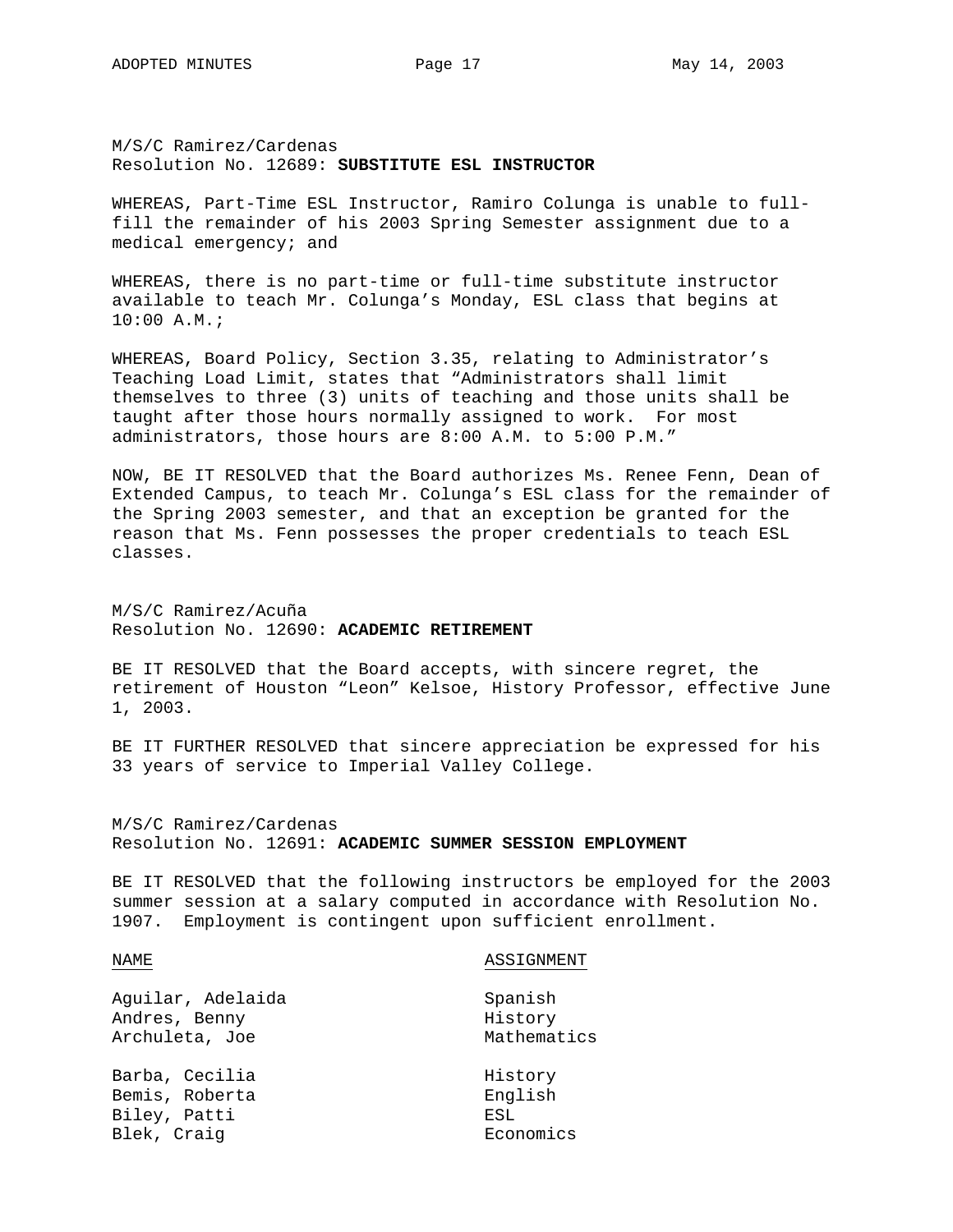Carnes, Dennis Biology Craven, Julie English David, Samuel Biology/Chemistry Davis, Lincoln English Decker, Van Music Dorantes, Kathleen English Fisher, James Chemistry Fitzsimmons, Richard Nursing Gage-Mosher, Ronald Psychology Giauque, Gerald French/Spanish Gilbertson, Tom **Art** Gretz, Suzanne History Hann, Carol **English** Hann, Richard Philosophy Lehtonen, Eric **Mathematics** Mathematics McCormick, J. Michael English McNeece, Brian English Meek, Al Nursing Nilson, Barbara Mathematics Orensztein, Armand Mathematics Ortega, Alicia Spanish Page, Bruce Speech Patterson, James Speech Pendley, Jim Biology Ponce, Josefina and ESL Pradis, Ricardo Automotive Rapp, Frank English Rodgers, Valerie CIS Rowley, Deirdre English Shokoufi, Mardjan Mathematics

ADOPTED MINUTES **Page 18** May 14, 2003 Byrd, Krista **Psychology/Sociology** Deyo, Jeff **Health Education/Physical Education** Drury, David Health Education/Physical Education Gehler, Nicholas **Health Education/Physical Education** Guzman, Cesar Special Studies – American Citizenship Hansink, Todd Business/Economics/CIS Lopez, Jose **Automotive Technology** Lovitt, Paige **Disabled Students Programs &** Services Marcuson, Bruce **Administration** of Justice Mecate, Jim Health Education/Physical Education

Rodgers, Gary **Anthropology/Sociology**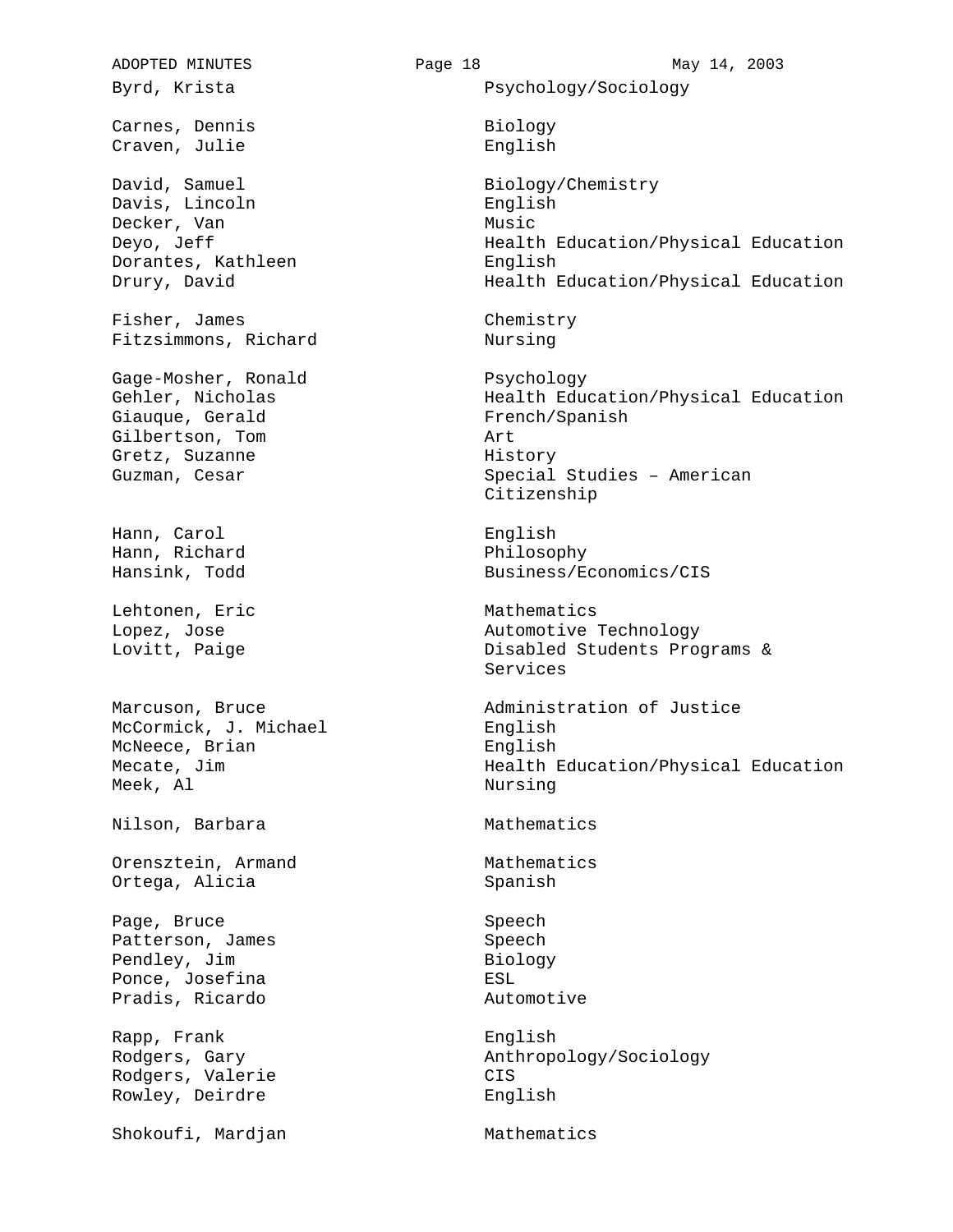| ADOPTED MINUTES         | Page 19 |                                                     | May 14, 2003 |
|-------------------------|---------|-----------------------------------------------------|--------------|
| Simpson, Scott          |         | English                                             |              |
| Smith, Melvin           |         | Disabled Students Programs &<br>Services            |              |
| Stroud, V. Jean         |         | Health Technologies                                 |              |
| Suczek, Peter           |         | Psychology/Sociology                                |              |
| Thibodeaux, Maria Elena |         | Emergency Medical Technician/Health<br>Technologies |              |
| Trax, Daniel            |         | English                                             |              |
| Tucker, Jill            |         | Health Education/Physical Education                 |              |
| Welch, Larry            |         | History                                             |              |
| Wilhelm, Robert         |         | Geography/Political Science                         |              |
| Zhao, Lianna            |         | Biology                                             |              |
| Zielinski, David        |         | English                                             |              |

M/S/C Ramirez/Cardenas Resolution No. 12692: **ACADEMIC EMPLOYMENT**

BE IT RESOLVED that the following academic personnel be employed for the period of March 6, 2003 through June 30, 2003, as temporary contract personnel, contingent upon continued funding of the grant designated:

| NAME           | POSITION   | FUNDING                                                                           | ASSIGNMENT               |
|----------------|------------|-----------------------------------------------------------------------------------|--------------------------|
| Araiza, Carlos | Instructor | Workforce Investment<br>Board (WIB), Automotive<br>Technology Training<br>Program | Automotive<br>Technology |

M/S/C Ramirez/Cardenas Resolution No. 12693: **PER-SESSION INSTRUCTOR EMPLOYMENT**

BE IT RESOLVED that the following person be employed during the 2002- 2003 Academic Year, at the hourly rate provided for in Resolution No. 11354-4. Employment is contingent upon verification of records, credentials, and sufficient enrollment, or whether the class is essential to a full-time instructor's load:

| NAMF.              |         | POSSIBLE ASSIGNMENT |
|--------------------|---------|---------------------|
|                    |         |                     |
| *Cervantes, Carole | Nursing |                     |

\*Substitute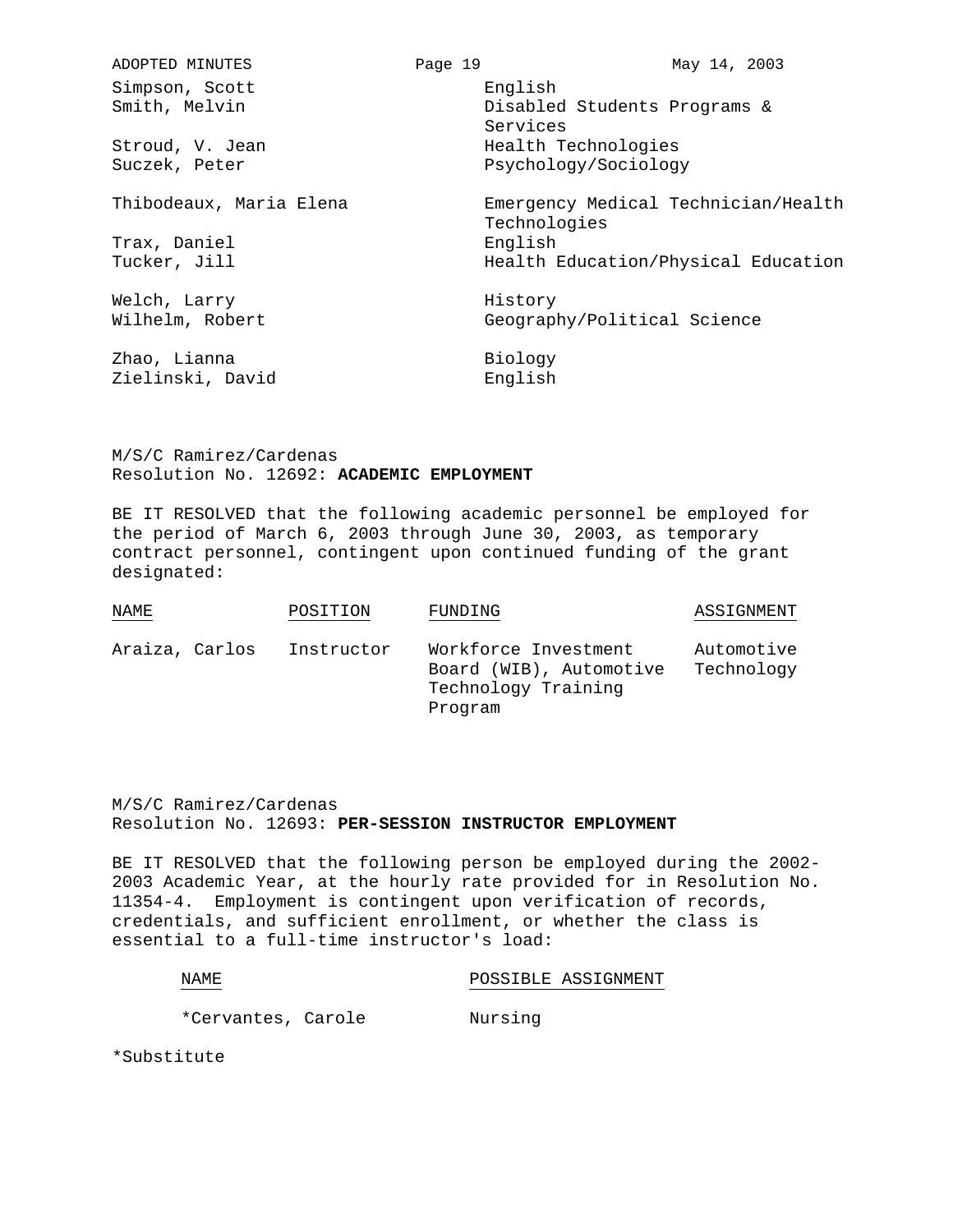M/S/C Ramirez/Cardenas Resolution No. 12694: **PER-SESSION INSTRUCTOR EMPLOYMENT**

BE IT RESOLVED that the following personnel be employed during the 2003 Summer Session, as credentialed, at the hourly rate provided for in Resolution No. 12564. Employment is contingent upon verification of records, credentials, and sufficient enrollment, or whether the class is essential to a full-time instructor's load:

## NAME POSSIBLE ASSIGNMENT

Berker, Enola Nursing Cano, Edmundo Human Relations Case, Frank English Castillo, Kelly Mathematics Dorsey, Tanya Human Relations Freitas, Linda Art<br>Fristrup, Carey Human Relations Fristrup, Carey Hodge, Billy Social Science Jeffries, Ryan Mathematics Khan, John **Art** Lerno, Jill Physical Education Lopez, Manuel Paul Finglish MacGaffey, Neil Mathematics Moran, Santos Mathematics Norris, Terry **English** Palacio, John Physical Education<br>
Rhoades, Robert Mathematics Rhoades, Robert Richwine, Harold Physical Education Simon, Darren English/Journalism Swearingen, Michael History Varela-Ham, Ruben

Computer Information Systems Dizon, Milagros American Sign Language Jaime, Jose Computer Information Systems Mason, Charles **American Sign Language** Ronco, Thomas Computer Information Systems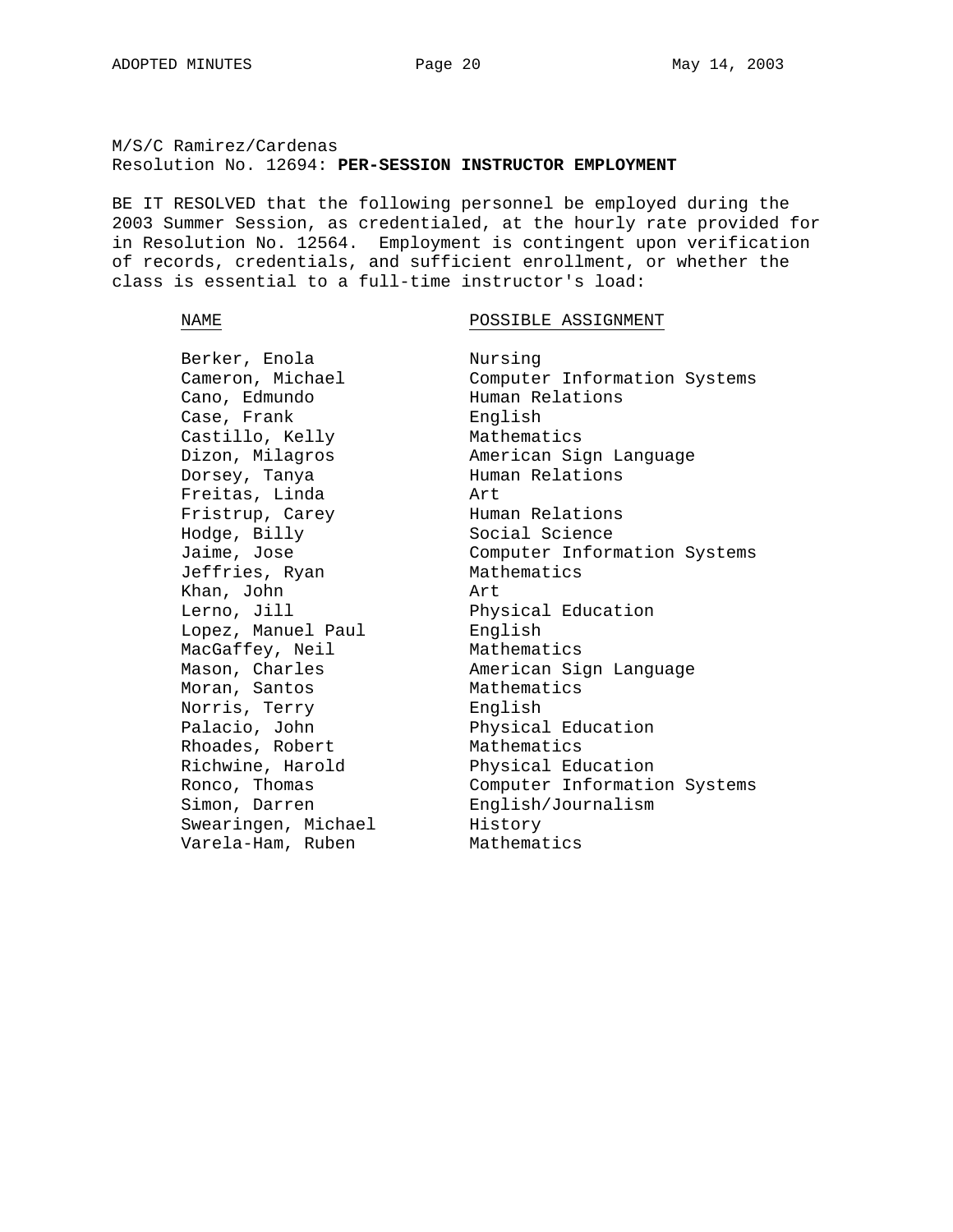M/S/C Ramirez/Cardenas Resolution No. 12695: **TEMPORARY ACADEMIC PERSONNEL**

BE IT RESOLVED that the following personnel be employed temporarily, on a part-time hourly basis, for the 2003 Summer Session, in accordance with the hourly rate provided in Resolution No. 12564. Employment is contingent upon verification of records, credentials, continued funding of the grant indicated, and approval of the program officer:

| NAME               | PROJECT POSITION         | FUNDING        |
|--------------------|--------------------------|----------------|
|                    |                          |                |
| Cabrera, Hector    | Counselor                | Federal        |
| Cano, Edmundo      | Counselor                | State/District |
| Carrera, Jose      | Counselor                | Federal        |
| Dorsey, Tanya      | Counselor                | State/District |
| Fristrup, Carey    | Counselor                | State/District |
| Garcia, Rosario    | Counselor                | State          |
| Lopez, Gabriela    | Counselor                | Federal        |
| Neeley, Maria      | Counselor                | State          |
| Ragland, Lisa      | Counselor                | Federal        |
| Ramirez, Art       | Instructional Specialist | State          |
| Salgado, Cynthia   | Counselor                | Federal        |
| Scott, Norma       | Instructional Specialist | State          |
| Sigala, Isabel     | Counselor                | State          |
| Treviño, Elizabeth | Counselor                | State/District |
| Vega, Olga         | Counselor                | Federal        |
|                    |                          |                |

# M/S/C Ramirez/Cardenas Resolution No. 12696: **TEMPORARY ACADEMIC PERSONNEL**

BE IT RESOLVED that the following academic personnel be employed for the 2003-2004 academic year, as temporary, part-time contract personnel contingent upon continued funding of the grant designated:

| NAME          | PROJECT                     | FUNDING | ASSIGNMENT | CONTRACT |
|---------------|-----------------------------|---------|------------|----------|
| Smith, Melvin | Instructional<br>Specialist | State   | DSP&S      | 60%      |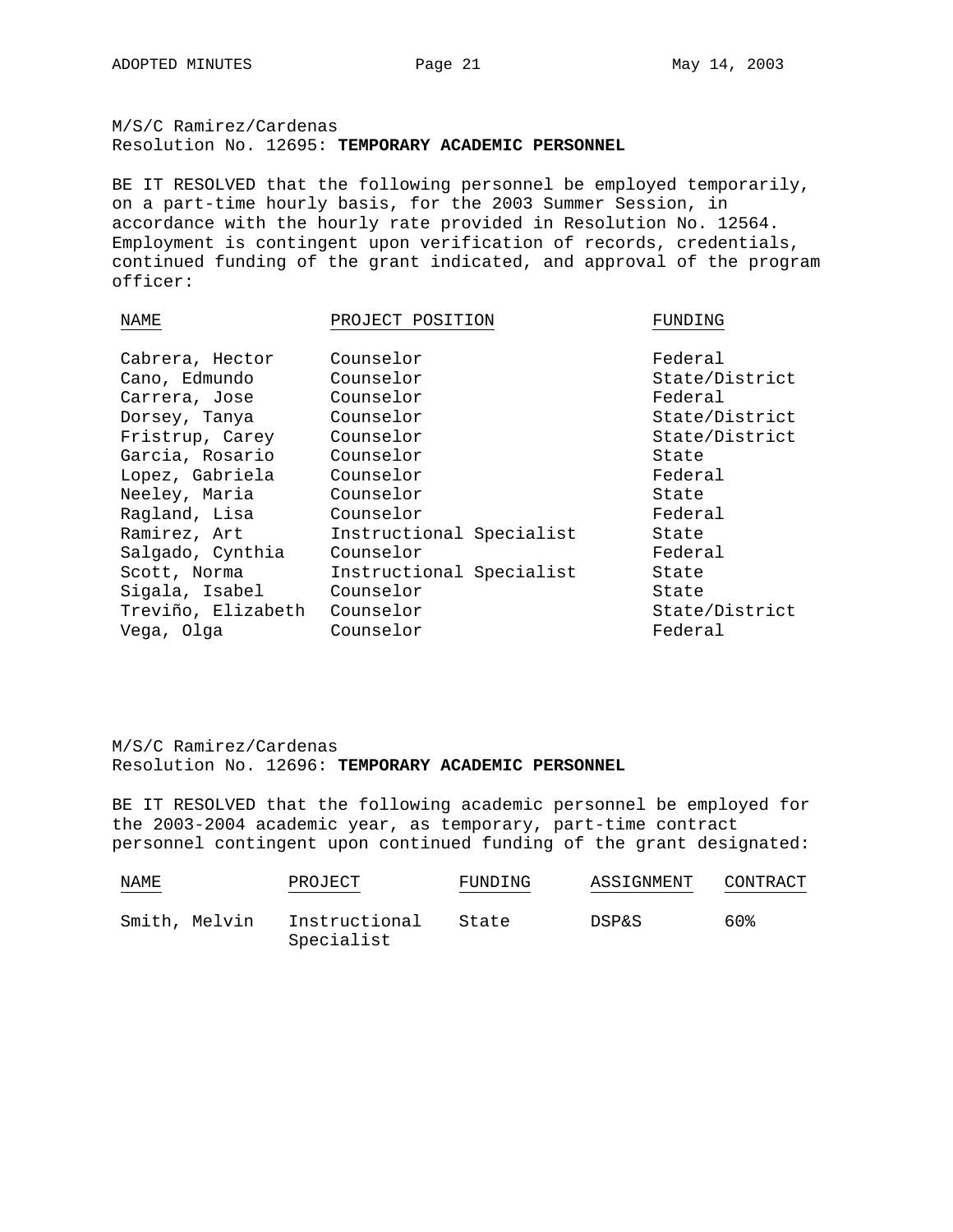M/S/C Cardenas/Wong Resolution No. 12697: **CLASSIFIED RETIREMENT**

BE IT RESOLVED that the Board accepts, with sincere regret, the retirement of Patricia Bell, Student Services Technician for the Admissions Office, effective June 27, 2003.

BE IT FURTHER RESOLVED that sincere appreciation be expressed for her 29½ years of service to Imperial Valley College.

M/S/C Ramirez/Cardenas Resolution No. 12698: **CLASSIFIED RETIREMENT**

BE IT RESOLVED that the Board accepts, with sincere regret, the retirement of Shelbie J. Townsend, Student Services Coordinator for the Admissions Office, effective June 27, 2003.

BE IT FURTHER RESOLVED that sincere appreciation be expressed for her 24 years of service to Imperial Valley College.

M/S/C Ramirez/Cardenas Resolution No. 12699: **SHORT-TERM EMPLOYEES**

BE IT RESOLVED that the following individuals be employed on a shortterm basis as needed:

| <b>NAME</b>         | POSITION               | DEPARTMENT                                 | FUNDING | RANGE    | EFFECTIVE              |
|---------------------|------------------------|--------------------------------------------|---------|----------|------------------------|
| Sandoval,<br>Svlvia | Office<br>Assistant II | Small<br>Business<br>Development<br>Center | State   | $21 - A$ | $5/5/03$ to<br>6/30/03 |

M/S/C Ramirez/Cardenas Resolution No. 12700: **VOLUNTEER EMPLOYMENT**

BE IT RESOLVED that the Board approves Jose Luis Vegas, a volunteer Chaperone for Student Support Services Field Trip to Big Bear on June 6-8, 2003, also that he be covered by Workman's Compensation Insurance.

BE IT FURTHER RESOLVED that thanks be hereby extended to Jose Luis Vegas for his contribution to Imperial Valley College.